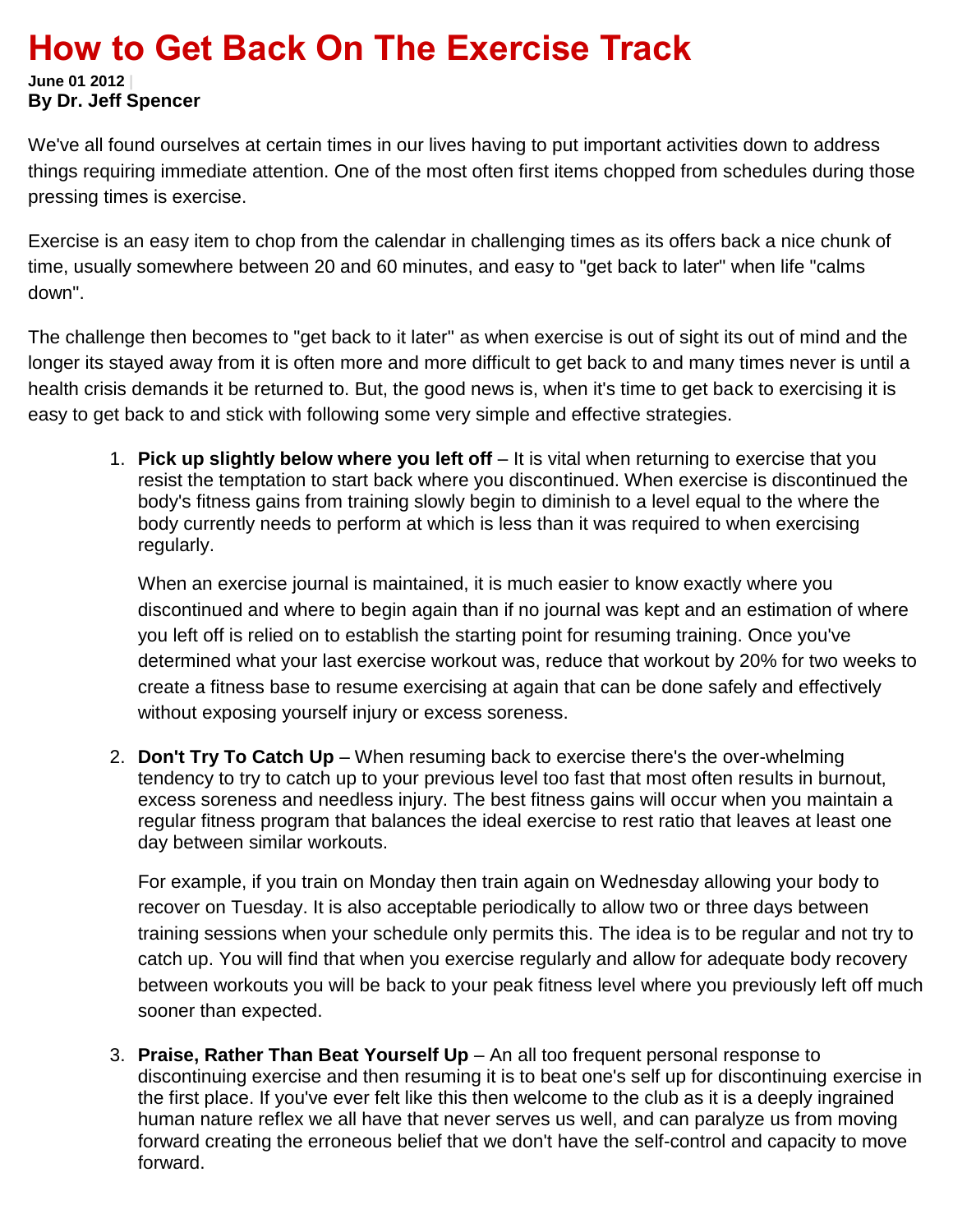This, of course, is a complete myth, and the reality is that at any time we have the capacity to move forward and return to exercise by simply starting again close to where we left off and doing it from a position of love for self and praise for our commitment to get back to exercising, rather from a position of being self-defeating from self-judgment. Trust me, you can do this and often do it quickly when done from a position of self-respect and empathy.

4. **Show up on time** – The fastest way to get back to regular exercise is to show up and start exercising on time. Being on time is your single most important sign of respect for yourself and belief in self is an essential ingredient in gaining and maintaining fitness momentum.

To show up on time, have your exercise gear, clothes, equipment and water packed and ready in advance of exercising so you have everything you need to show up on time and get the workout completed on time and not risk being deflected and not finishing the workout from getting bogged down in trying to getting everything ready to workout.

Another important rule of thumb is to give yourself extra time to get to your workout as there's usually less time than we allow to start a workout and showing up late can reduce our belief in self that we can maintain a regular exercise schedule.

5. **Write Training Times Down** – Always write your exercise sessions into your calendar as when it's written its more likely to get done especially much more so than if we try to commit it to memory. Most have found that if they write their workout times in their calendars at least for the next two months running it provides the best level of commitment to maintain long-term fitness habits.

One month doesn't convey enough commitment as it looks like there's an "out" on the calendar and doesn't inspire confidence in the program where 3-months can be a bit too long and have a tinge of emotional dread and being locked in that can discourage people from the long-term commitment needed to create a life of lasting fitness gains.

6. **Attend a regular class** – A great way to re-enter the world of exercise is to attend an exercise class regularly. There are many advantages to taking an exercise class. Usually, there are people in the same boat of getting back to exercise and this creates a fellowship of group support to make that transition easier than if trying to go it alone.

The reality is everyone goes through peaks and valleys of enthusiasm for exercise and it's much easier to discontinue exercise when doing it in isolation than when belonging a group dynamic with an accountability component to it. Another part of human nature is that we'll often attend a class with others to support them than we will to support ourselves and that's why having accountability partners creates win-win for everyone.

Getting back to exercise isn't always easy for many reasons but the good news is that it can be done and with a proven structure propelling that re-enty it can be done much more easily with joy, confidence and results. The biggest challenge often is getting beyond the belief it can't be done since the wagon was jumped off of making it impossible to jump back onto again. That mind-myth has no basis in reality and when over-ridden with a sensible, workable plan, steady fitness gains can be achieved and maintained for a lifetime.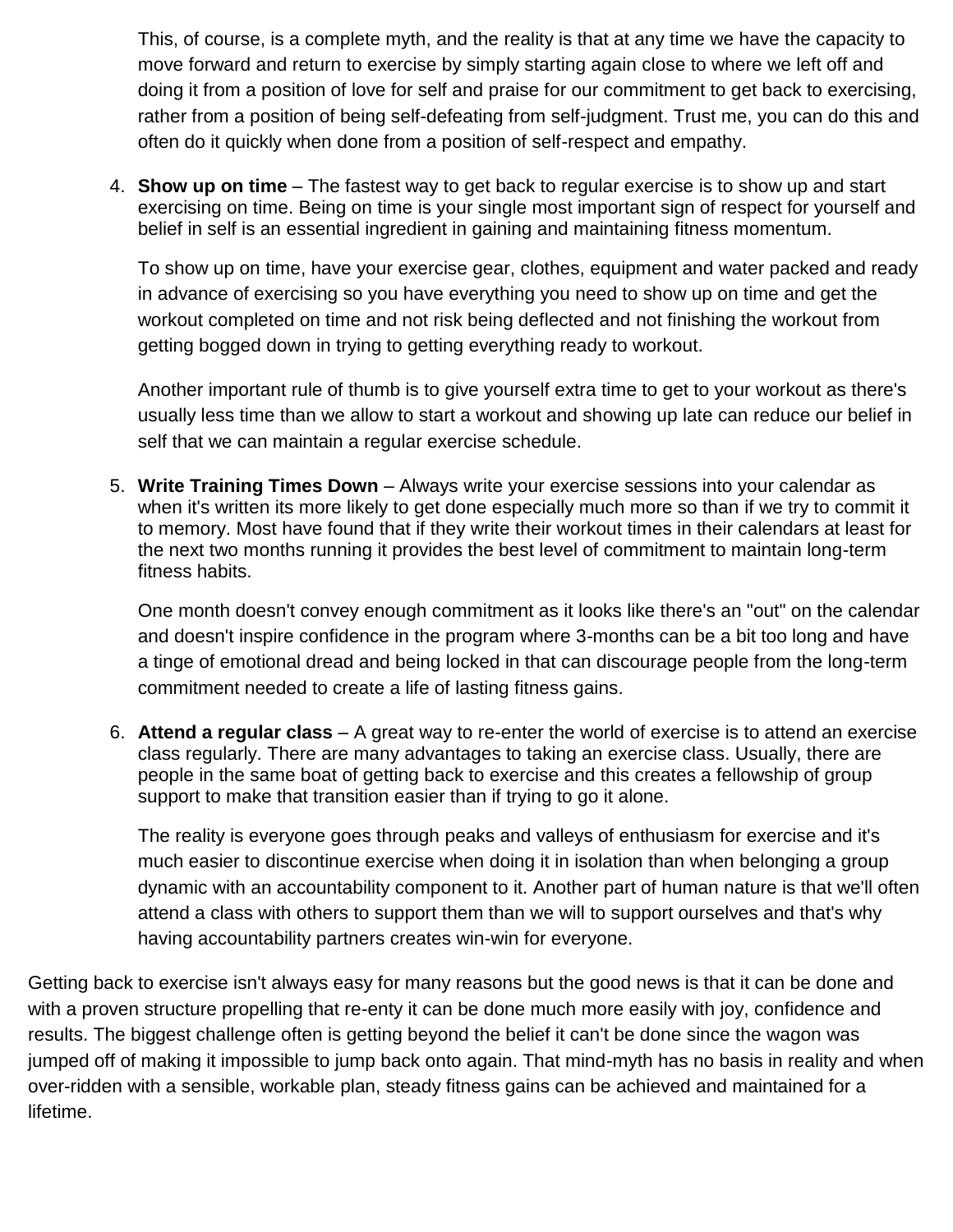## **About the Author**

*Dr. Jeff Spencer, Olympian, ICA "Sports Chiropractor of the Year", and author is one of America's top builder of champions.* 

*"Dr. Magic", as Dr. Spencer's often referred to, has been directly involved in 40+ World, Olympic, National and Tour de France championships. He has worked with NASCAR champion Bobby LaBonte, World Series MVP Troy Glaus, rock legend U2, and most known for helping Lance Armstrong win all 7 of his Tour de France victories on site. Dr. Spencer has also worked his "magic" with PGA, WTA, and Supercross champions, ultra-successful entrepreneurs and business standouts, NFL, MLB athletes, as well as Motocross and Formula 1 drivers.* 

*Spencer received his master's in physical education and his undergraduate degree from University of Southern California and his doctor of chiropractic degree summa cum laude from Cleveland Chiropractic College in Los Angeles. He has taught post-graduate sports rehabilitation courses and frequently lectures on health, fitness, and wellness.* 

*Dr. Spencer is the author of the acclaimed book, Turn It Up! How To Perform At Your Highest Level For A Lifetime and audio program "The Top 10 Tactics From The Champions Playbook".*

*"Jeff is part doctor, part guru, part medicine man… we believed Jeff could fix all of our problems… while he fixed us physically, he also fixed us mentally… If you judged the most important man on the team by the foot traffic in and out of his door, then it was Jeff. Without him, we know we'd never make it to Paris."*

*-Lance Armstrong, Every Second Counts*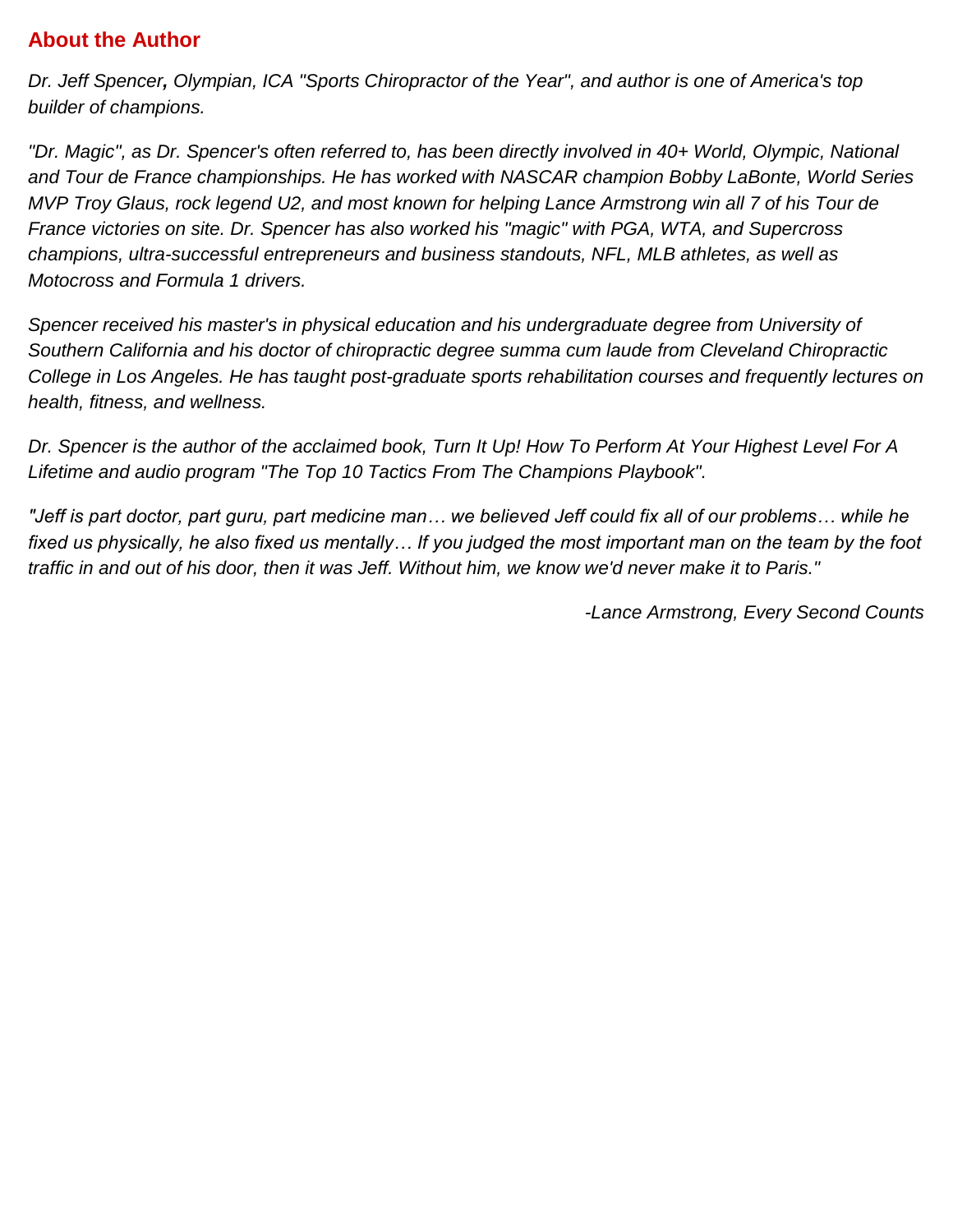# **Simple Way to Get Fit with No Gym, No Trainer or No Equipment**

**May 18 2012 |**

#### **By Dr. Mercola**

Here it is… a simple exercise that helps accelerate your move towards fitness. If you want to do one of the single best exercises to get your whole body in shape, you've come to the right place.

Ladies and gentlemen, I present to you... The Burpee!

Developed in the '30s by Dr. Royal H. Burpee -- a Renaissance man who was an author, a physical fitness fanatic and a psychologist, the Burpee was created by Dr. Burpee as part of his PhD at Columbia University. The Burpee has historically been used by the military to test recruits for strength and agility. In recent decades, the larger population caught onto the move's full-body calorie-blasting fitness benefits. The best part: Anyone can do it anywhere, at anytime.

## **Highly Effective Simple Exercise that Requires No Equipment, Gym, or Trainer**

The reason why the Burpee is "the one" end-all, be-all exercise: It is a full body exercise used in strength [training](http://en.wikipedia.org/wiki/Strength_training) and as [aerobic and anaerobic exercise](http://en.wikipedia.org/wiki/Aerobic_exercise).

- It pounds your entire body, working out your legs, arms, chest, back, abs, and glutes.
- It is a phenomenal strength trainer because you are pushing and lifting your own weight, and building serious muscle.
- The Burpee burns 50% more fat than conventional strength training. In other words, you can work out half the time and burn just as much fat. Burpees, like other strength training moves, also give your metabolism a boost. This is largely because it is a powerful anaerobic stimulus and falls into the Peak Fitness type of high intensity exercise training.
- The Burpee can be performed anywhere, and anytime for free.
- It is also a cardio-respiratory workout. If you do Burpees you can effectively raise your heart rate to target levels by doing a brief set of burpees.

#### **How to Properly Perform a Burpee**

It is performed in four steps, and was originally known as a "four-count Burpee":

- 1. Start in a standing position and drop into a [squat](http://en.wikipedia.org/wiki/Squat_%28exercise%29) position (as if you're sitting back into a chair) with your hands on the ground.
- 2. Bring your palms to the floor and extend your feet back in one quick motion to assume the [front](http://en.wikipedia.org/wiki/Plank_%28exercise%29)  [plank](http://en.wikipedia.org/wiki/Plank_%28exercise%29) position.
- 3. Return to the squat position in one quick motion.
- 4. Return to an upright standing position.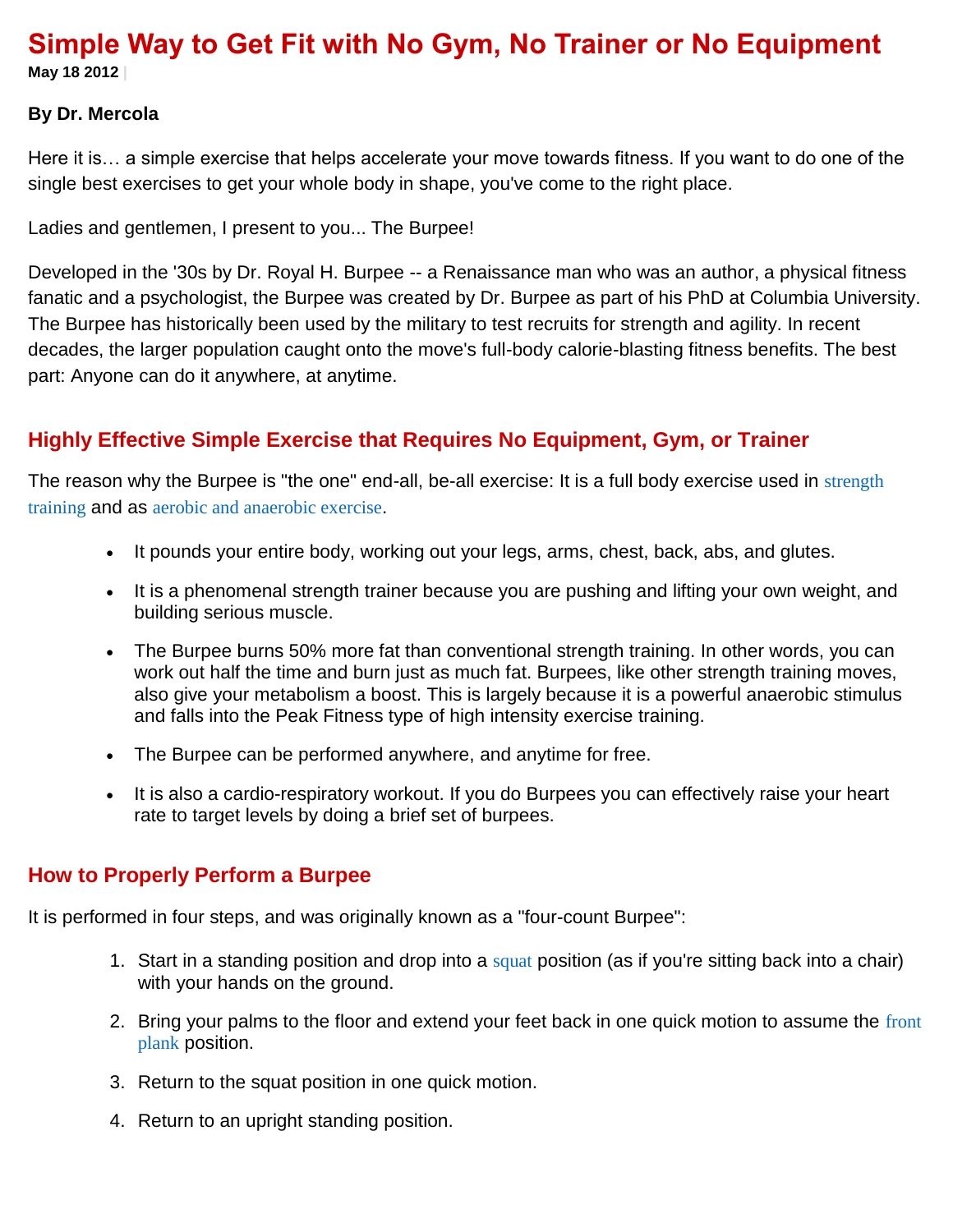Try it, and you'll see that it really packs a punch, targeting the legs, glutes, arms, and core, all at the same time. Do several in a row (if you can), and you'll ramp up your calorie burn, too.

#### **How to Modify the Burpee if You Are Not Fit**

If it's too challenging at first, here's a simple modification: Instead of going into plank position, do a Burpee by a wall. Squat down, stand up, and do a push-up against a wall. (This is especially important for anyone with knee or shoulder issues.)

#### **How to Modify the Burpee if You Are Already Very Fit**

Once you get the hang of a traditional Burpee, there are a few variations you can use to spice it up:

- 1. When you're in plank position, add a push-up to tone your arms, chest and shoulders. Don't forget to keep your core engaged throughout the move!
- 2. At the end of the exercise (when you move from squatting to standing), lift up on your toes for some added calf work. Or, if you're feeling really energetic, give it some propulsion and jump up for even more leg and glute action.
- 3. Following the push-up, try a side plank. In plank position, keeping your right hand on the floor, slowly lift the left hand up and out to your left side, rolling your torso out to the side so that your weight is on the right hand and your left hand is extended to the ceiling. This is a great challenge for your obliques, arms and shoulders.

#### **Take The 10-Day Burpee Challenge!**

Whether you can do 10 Burpees in a row or just one, start at a level that's comfortable for you, and begin to add an additional Burpees to your routine each day for 10 consecutive days. You'll be amazed at the fullbody-sculpting, belly fat-melting results, and it takes less than five minutes a day!

You can also try using it in the Peak Fitness model by simply warming up with walking for three minutes. Then doing 30 seconds of Burpees, and walk for 90 seconds and repeat that 7 times. Then cool down for 3 to 6 minutes.

#### **The Secret Burpee Subculture**

You'll love the burpee, and hate it at the same time. You'll enjoy its benefits, and groan at the pain. All the while, you'll exult in the knowledge of participating in one of the most effective physical fitness moves known.

- To date, there are 19 variations of the Burpee on Wikipedia.com. Dozens of other variations live on YouTube and health blogs.
- The Burpee is finding its way back into popular fitness routines. Yoga has its own variation of the Burpee, as do several popular fitness coaches.
- The 100 Burpee challenge is a 100-day routine in which you do one Burpee on day one, two on day two, and so on, all the way up to 100 Burpees in 100 days. Can you say "ouch?"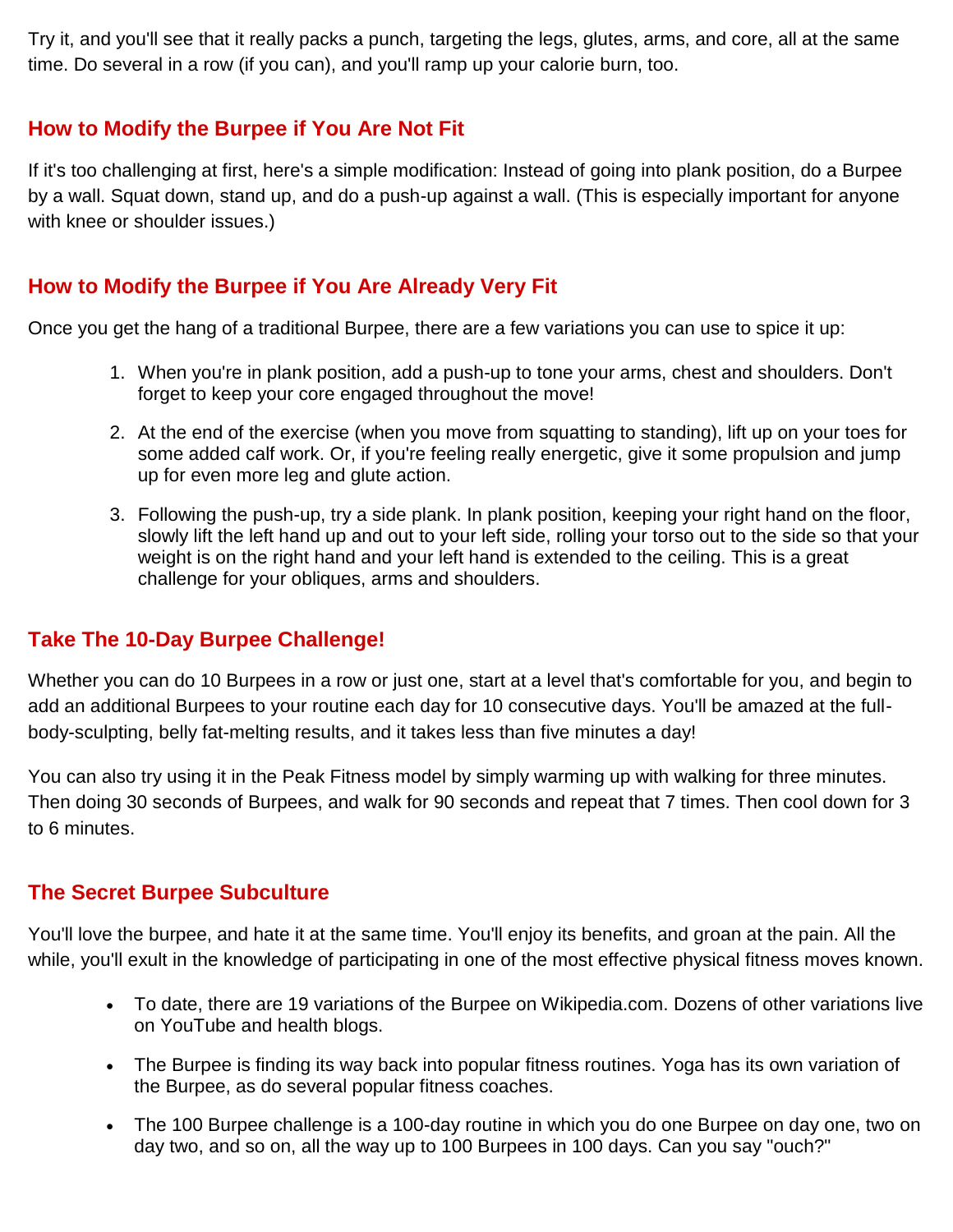A guy named Paddy Doyle performed 1,840 Burpees in one hour. If you do more, you're eligible for a spot in The Guinness Book of World Records.

To sum up, the Burpee is your ultimate, all-inclusive, calorie-blasting, weight-smashing, muscle-building, body-sculpting wonder workout. It's clearly the single best exercise you can ever do.

Kathy Smith, president of Kathy Smith Lifestyles, has stood at the forefront of the fitness and health industries for more than 30 years with a collection of books, videos, audios and DVD's on walking, cardiovascular health, nutrition, strength training, yoga, Pilates, menopause, dance, and all-things-exercise. Her goal and personal mission is to inspire the best in others.

Kathy can be reached on [Facebook](http://www.facebook.com/theRealKathySmith) and [Twitter](https://twitter.com/kathyfit) and online at [www.kathysmith.com](http://www.kathysmith.com/).

# **The Muscle-Building Workout Hardly Anyone Uses**

**May 11 2012 |**

#### **By Dr. Mercola**

Surely you realize just how important exercise is to get optimally healthy. I started exercising regularly about 45 years ago, and in my own journey, I've made many mistakes along the way.

By sharing them, hopefully you can avoid making the same mistakes I made.

One major mistake was not realizing the profound benefits of high intensity exercises.

Walk into a typical fitness center, and you will see the vast majority of people making this same mistake: They're only using the cardio equipment.

Worse yet, they're oftentimes reading a book or chatting while doing low intensity training. While this is certainly better than doing *nothing*, it's only providing a fraction of the benefits that are possible if you're using the cardio equipment effectively, and exercising more efficiently.

The way you use cardio equipment *properly* is by doing HIGH INTENSITY workouts. If you only have 30 minutes, you can easily complete a high intensity interval workout session.

#### **Intensity is Key!**

The key factor that makes interval training so effective is intensity. To reap maximum results, you need to work out at maximum intensity, with rest periods in between spurts. You can get an idea of what that looks like by watching my two videos below, in which I demonstrate Peak Fitness exercises using an elliptical machine and a recumbent bike.

While you can do Peak Fitness exercises on virtually any piece of cardio equipment, I don't recommend using a treadmill as it can be a bit dangerous due to the speeds involved. It takes much longer both to get up to maximum speed, and to slow down, and when you're tired and can't decrease the speed fast enough, you might get injured. On the bike or elliptical, you can instantly slow down, which makes it much safer.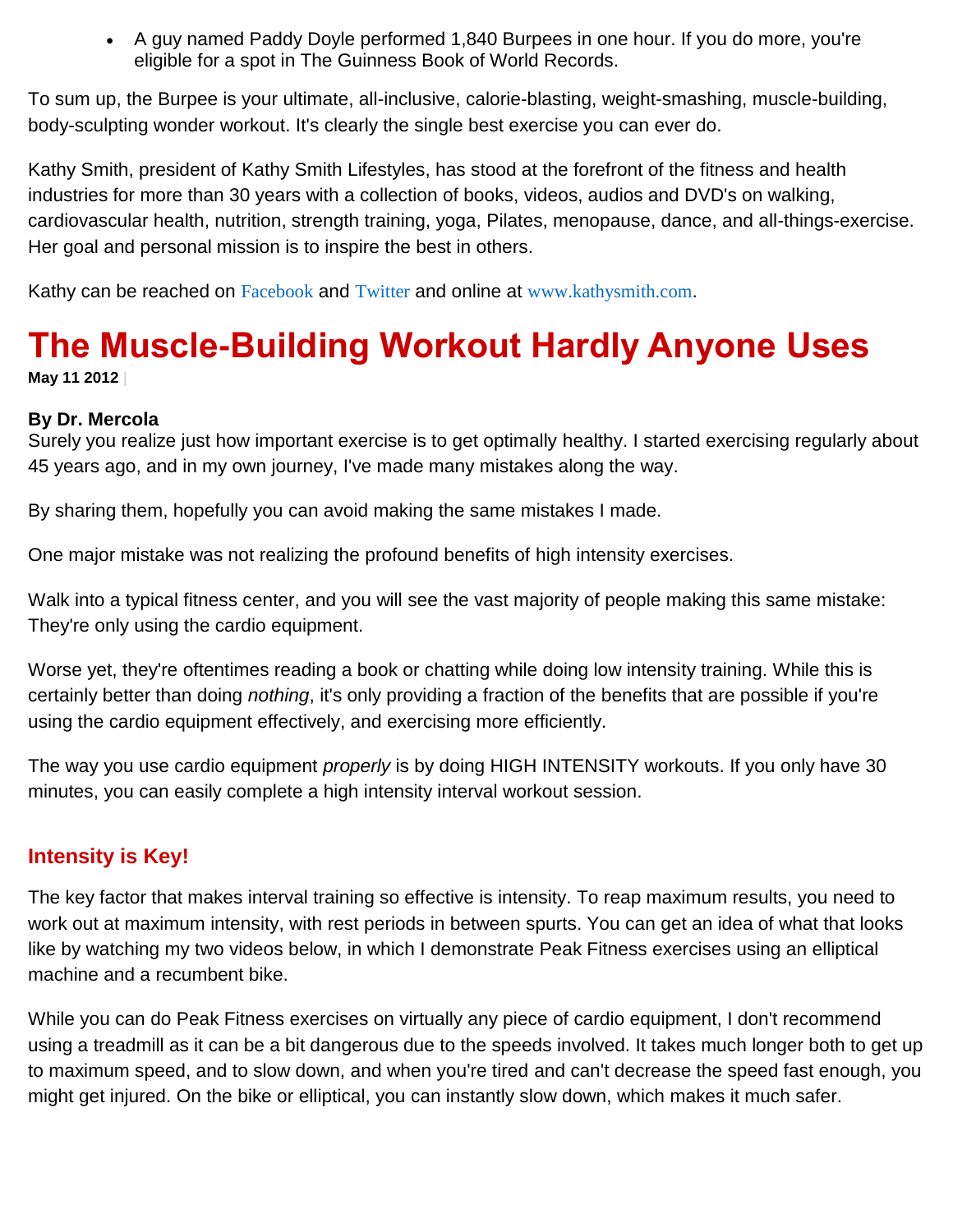Although you could do these exercises outdoors as well, specifically sprinting, I would strongly advise against it without proper instruction on how to avoid injury. When I first started, I did sprints and I ended up pulling my hamstring. It took me nearly a year to fully recover. Sprinting is such an enormous force on hamstrings that unless they are very flexible, there is a great chance you can sprain them or other leg muscles.

# **Core Principles of High Intensity Interval Training**

Here's a summary of what a typical peak fitness routine might look like:

- 1. Warm up for three minutes
- 2. Exercise as hard and fast as you can for 30 seconds. You want to get your heart rate up to your calculated maximum heart rate. The most common formula for this is to subtract your age from 220. You should be gasping for breath and feel like you couldn't possibly go on another few seconds
- 3. Recover for 90 seconds, still pedaling, but at slower pace and decreased resistance
- 4. Repeat the high intensity exercise and recovery seven more times, for a total of eight repetitions

This takes exactly 20 minutes and requires just FOUR minutes of all out exercise. I typically cool down for another three to five minutes, and use a functional parameter of my heart rate. I like to get my heart rate down to around 120 before I stop, which gives me enough time to recover. I highly recommend using a heart rate monitor when doing these exercises as it is VERY difficult to accurately measure your heart rate without one.

# **How Often Should You Do High Intensity Exercises?**

If this is the only type of exercise you are doing, you can probably do it three times a week and be fine. However, if you're also doing strength training, three times a week may be too much. Personally, after doing this for a few years, my rhythm is to do a high intensity Peak Fitness workout on the elliptical once a week and two weekly strength training workouts. I go up to three Peak Fitness workouts a week if I don't have access to weight equipment when I am traveling.

Recovery is another key factor of high intensity workouts. Many simply don't give themselves enough time to recover, which can be counterproductive. I made that mistake, which is why I cut back on my frequency. If you're competing, you can certainly increase the frequency, but if you're exercising to get healthy and live longer, then make sure to give yourself sufficient recovery time in between.

This brings up an interesting point... You can optimize your exercise in two ways:

- 1. To achieve extreme fitness for competition, OR
- 2. To promote longevity and perhaps fertility

Sad to say, this is an area where you simply cannot "have it all." You have to choose your end goal. For example, female professional athletes will oftentimes have difficulty getting pregnant, and this is because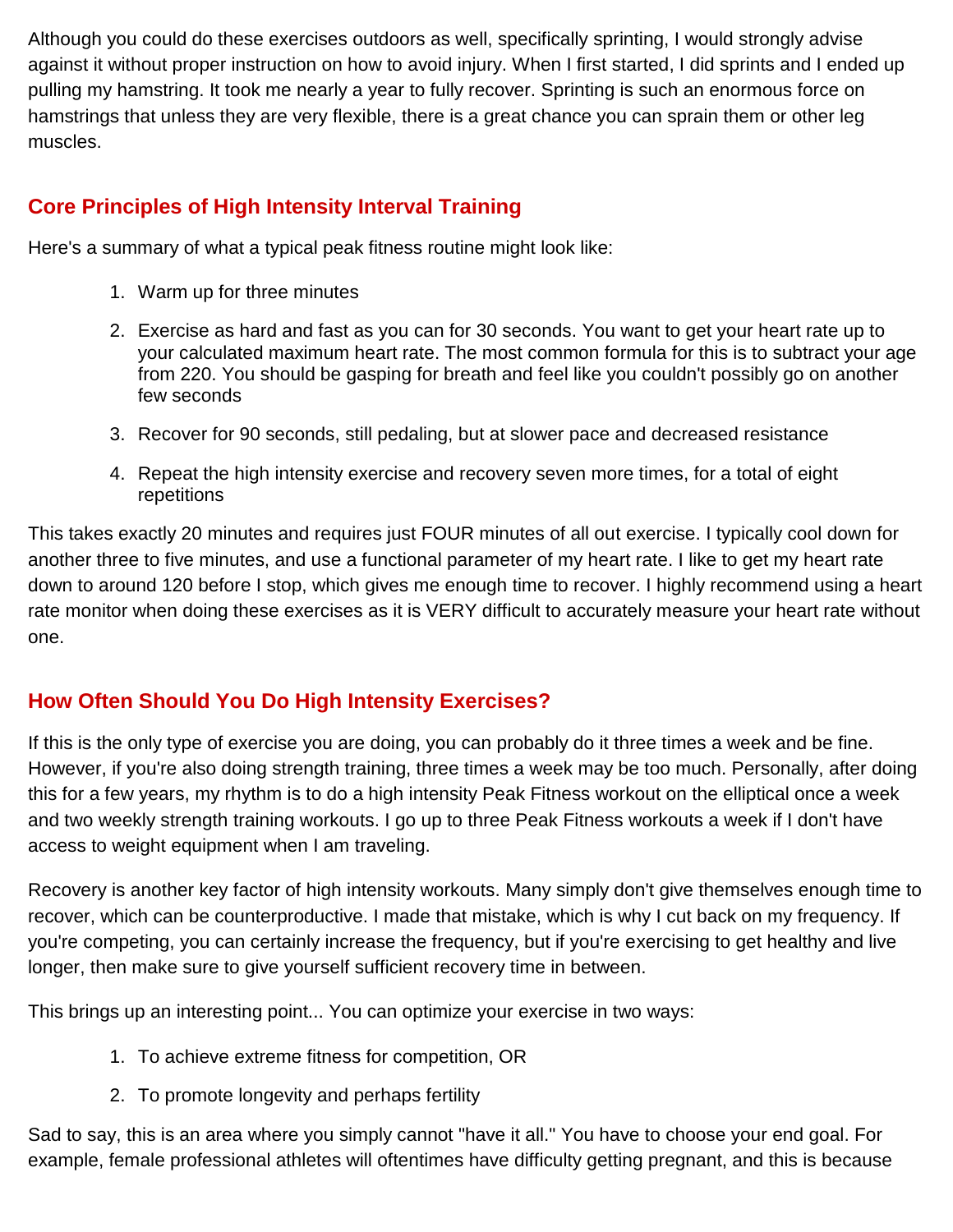they've altered their bodies to achieve maximum fitness (which includes low body fat and high muscle mass), forgoing optimal fertility in the process (women need body fat in order to produce female hormones).

To become fertile again, she must tone down her fitness routine and modify it so she can gain a higher percentage of body fat. Part of the problem is your body is very smart and will not allow you to get pregnant if it is not convinced there are enough calories present to support another life, and part of the way it does this is by monitoring your percentage of body fat.

# **You Can Super-Charge Your Weight Training Too!**

I believe that nearly everyone should do some strength training, regardless of age. By aggressively working your muscle to fatigue, you're stimulating muscular adaptation that will improve the metabolic capability of your muscle and cause them to grow. There are many different ways you can go about lifting weights, but one version that seems to work well for many people is called Super-Slow Weight Training. By slowing everything down, you're actually turning it into a high intensity exercise. The super-slow movement allows your muscle, at the microscopic level, to access the maximum number of cross-bridges between the protein filaments that produce movement in the muscle.

I recommend using four or five basic compound movements for your exercise set. One sample set could be:

- 1. Pull-down (or alternatively chin-up)
- 2. Chest press
- 3. Compound row (A pulling motion in the horizontal plane)
- 4. Overhead press
- 5. Leg press or squat

These exercises can be done using either free weights or machines. The benefit of using a quality machine is that it will allow you to focus your mind on the effort, as opposed on the movement. Select a weight that is light enough so you can do at least eight repetitions, but heavy enough so you can't do more than 12. If you can squeeze out more than a dozen reps, then switch to a heavier weight. Here's a general summary of how to perform each exercise:

- 1. Begin by lifting the weight *as slowly and gradually as you can*. In the featured video, I demonstrate doing this with a four-second positive and a four-second negative, meaning it takes four seconds, or a slow count to four, to bring the weight up, and another four seconds to lower it. (When pushing, stop about 10 to 15 degrees before your limb is fully straightened; smoothly reverse direction)
- 2. *Slowly* lower the weight back down to the slow count of four
- 3. Repeat until exhaustion, which should be around four to eight reps (once you reach exhaustion, don't try to heave or jerk the weight to get one last repetition in. Instead, just keep trying to produce the movement, even if it's not 'going' anywhere, for another five seconds or so. If you're using the appropriate amount of weight or resistance, you'll be able to perform four to eight repetitions)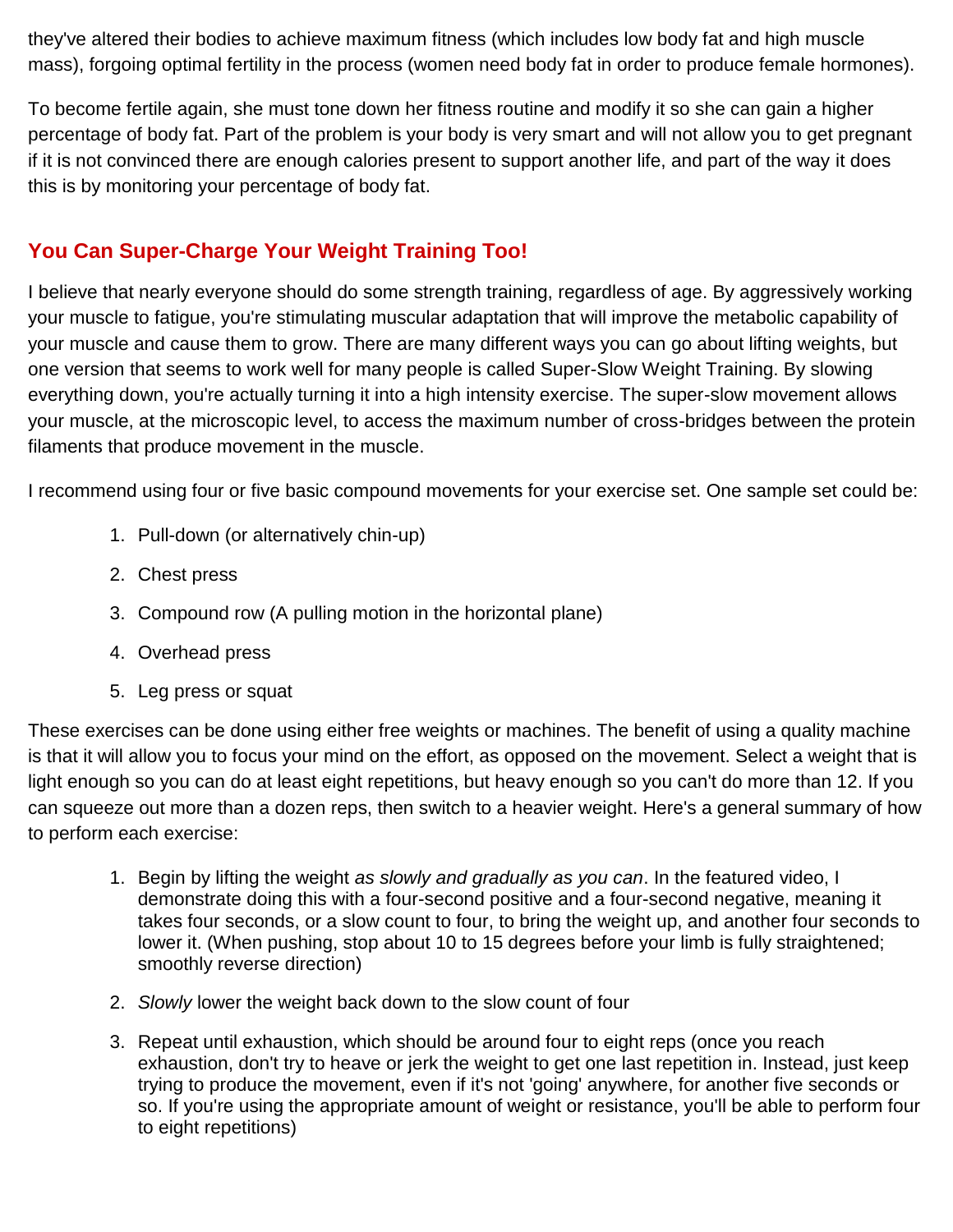4. Immediately switch to the next exercise for the next target muscle group, and repeat the first three steps

This workout will take no more than 12 or 15 minutes. For a demonstration, please see the featured video at the top of this article. Please note that I am NOT demonstrating classic Super-Slow training, but rather hybrid version that uses a count of four rather than the standard ten-count, which is *still* far slower than most people lift weights.

## **The Barbell Squat - King of Strength Training Exercises**

Many consider the barbell squat to be the KING of strength training exercises. It will rapidly push you to anaerobic metabolism because you are using so many of your muscles. It can give you great abs, increase your vertical jump, your functional strength, and your sprint times. It can also increase the strength of nearly all the muscles in your body because of its powerful effects on stimulating growth hormone. Other health benefits boosted by the squat can include:

- Reduced body fat
- Better sleep
- Increased endorphin production (natural pain killers)
- Increased bone density

Make sure to widen your base by spreading your feet apart in a comfortable stance. Also, for safety's sake, stay inside the power rack frame. That way, if anything should go wrong and you fall or drop the weights, the bar will catch them. If you're doing a free-weight squat then I would strongly recommend using a trained spotter. This is less necessary on a Smith machine but still a good idea.

The downward portion of the lift always begins with your hips moving backward first. If you bend your knees first, you set yourself up for problems in the middle and end of the lift by causing you to have to adjust for your flexed knees... Moving your hips and buttocks to the rear will align your body to perform the squat perfectly. This can be difficult to do if you have decreased hip flexibility. I certainly did when I first started doing them and it took me a long time to change that. Ideally, have a trained professional guide you.

## **Tips and Guidelines for a Proper Leg Curl and Leg Extension**

The leg curl, which is one of the exercises I demonstrate in the featured video, accentuates your hamstrings; the large muscles running down the backs of your legs, above your knees. They are an important muscle group that act as both a hip extensor and knee flexor. Keeping them strong can literally help keep you on your feet as you age. Coupled with strong quadriceps, having strong hamstrings can also help prevent hip and knee injuries that often lead to surgery.

The objective of the slow repetition leg curl is to perform 10 to 12 repetitions with one set to failure; meaning doing the exercise with the maximum weight you can handle in 10-12 repetitions, all in one set. The "failure" part of the exercise is the point at which you can no longer maintain good form and still lift the weights. Calculate your resistance to be 80 percent of your 10-rep max. When using the weight machine, take care to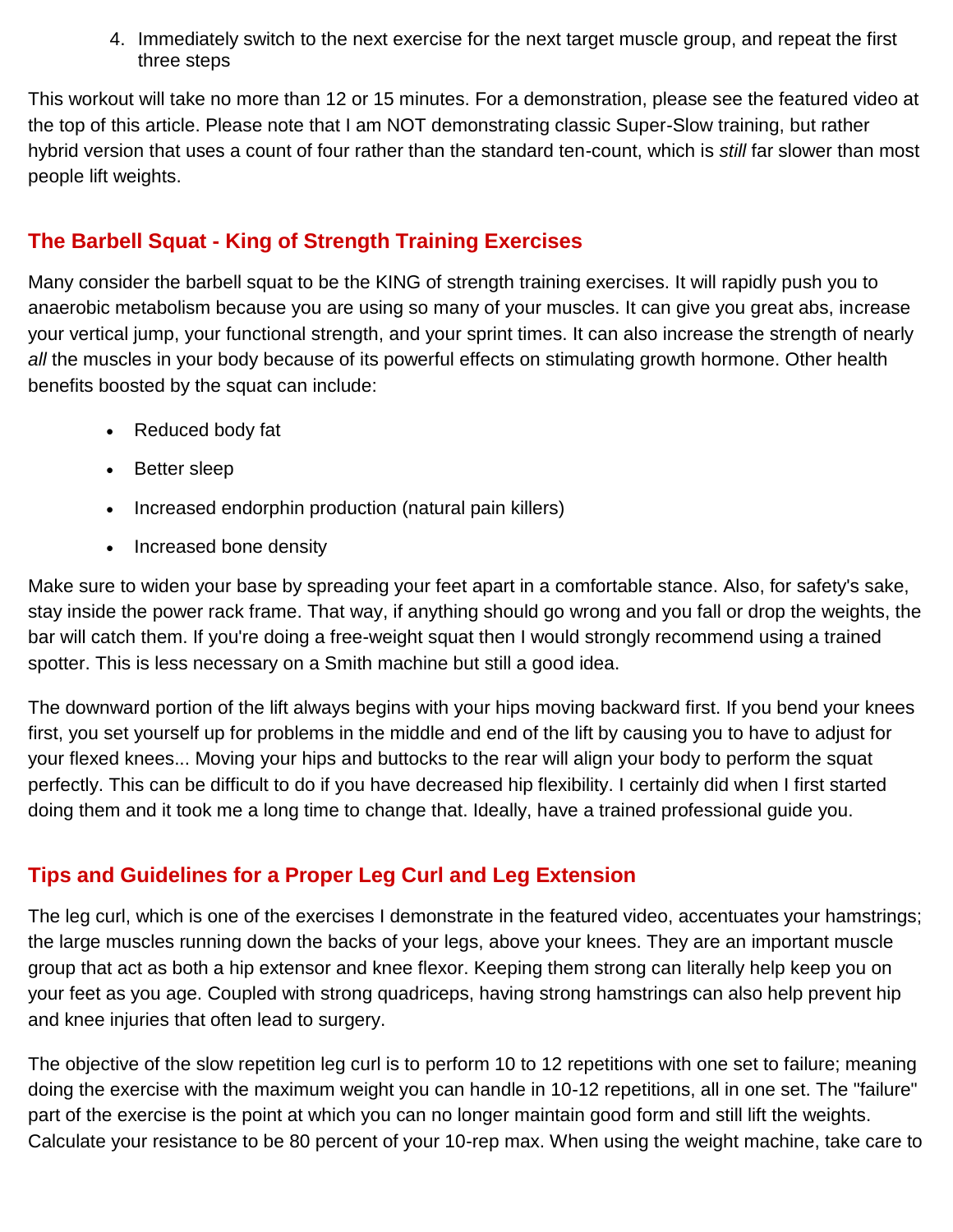not grip the handlebars too tightly. The grips are only there to help you maintain balance. Holding the grips loosely helps ensure the exercise targets your hamstrings, rather than "borrowing" strength from a strong grip.

Another leg exercise, the leg extension, focuses on the four muscles on your upper leg and thigh - the quadriceps.

These are the other set of muscles that work with your hamstrings. These are also important for maintaining good leg, hip, and knee strength. Make sure to keep your muscles engaged the entire time, with only a quick pause at the top and no rest at the bottom. You'll notice that your stomach muscles work with your legs on this exercise, but be careful not to allow your back to do the work - not only will it NOT build up the muscles you're targeting, but it could strain your back, causing problems that may need medical attention.

## **Guidelines for Five Common Upper Body Exercises**

 **The Barbell Bench Press:** When bench pressing, it's important to maintain proper alignment. Remember to keep the bar over the center of your chest. Place your hands a comfortable distance apart - but not too far. Do not extend the bar over your face or toward your head, but keep above your chest. Again, remember to perform the exercise at a slow count of four seconds up and four seconds down. Resisting *on the way down* is what really helps build muscle strength.

The bench press will help you tone your pecs - the pectoralis major and minor - as well as your triceps and forearms. It also helps work your front shoulder muscles and the area from the bottom of your armpit to the middle of your ribcage, often referred to as the "boxer's muscle." As before, select a weight that will allow you to do 10-12 reps to failure, and remember to just barely touch the top of your chest - don't let the weights fall or rest there.

 **Lat Pull-Down**: When performing a lat pulldown with a supinated grip, you pull the weight down in front of your head with the palms of your hands facing your body. For good form, make sure to keep your shoulder blades retracted as you perform the extension. If you're doing it right, you can feel your torso tighten as you lower the weights to a count of four. Also avoid pressing your legs against the supports. Keeping your feet flat on the floor forces you to direct the work to the muscle groups you're isolating.

The lat pull-down will strengthen your latissimus-dorsi, teres-major, and pectoralis major muscles, and will help reshape your torso.

- **Shoulder Press**: The barbell shoulder press accentuates your anterior deltoid, the muscle that strengthens your shoulders, helps shape your biceps, and defines the area between your shoulder and pectoral muscles. For proper form, grasp the bar slighter wider than shoulder width. Overall, this exercise helps strengthen your arms and upper body.
- **Barbell Curl:** For this exercise, make sure you widen your base and bend your knees just a little bit. Also, engage your core, and maintain a good posture. Visually, you should be able to draw a near-straight line down the center of your body. If you can't manage that, opt for lower weights until you can. The only joint that should pivot is your elbow joint.

The barbell curl primarily works your biceps, but it also strengthens your forearms and shoulders. Keep in mind that women, unless they're bodybuilders, often don't want to build up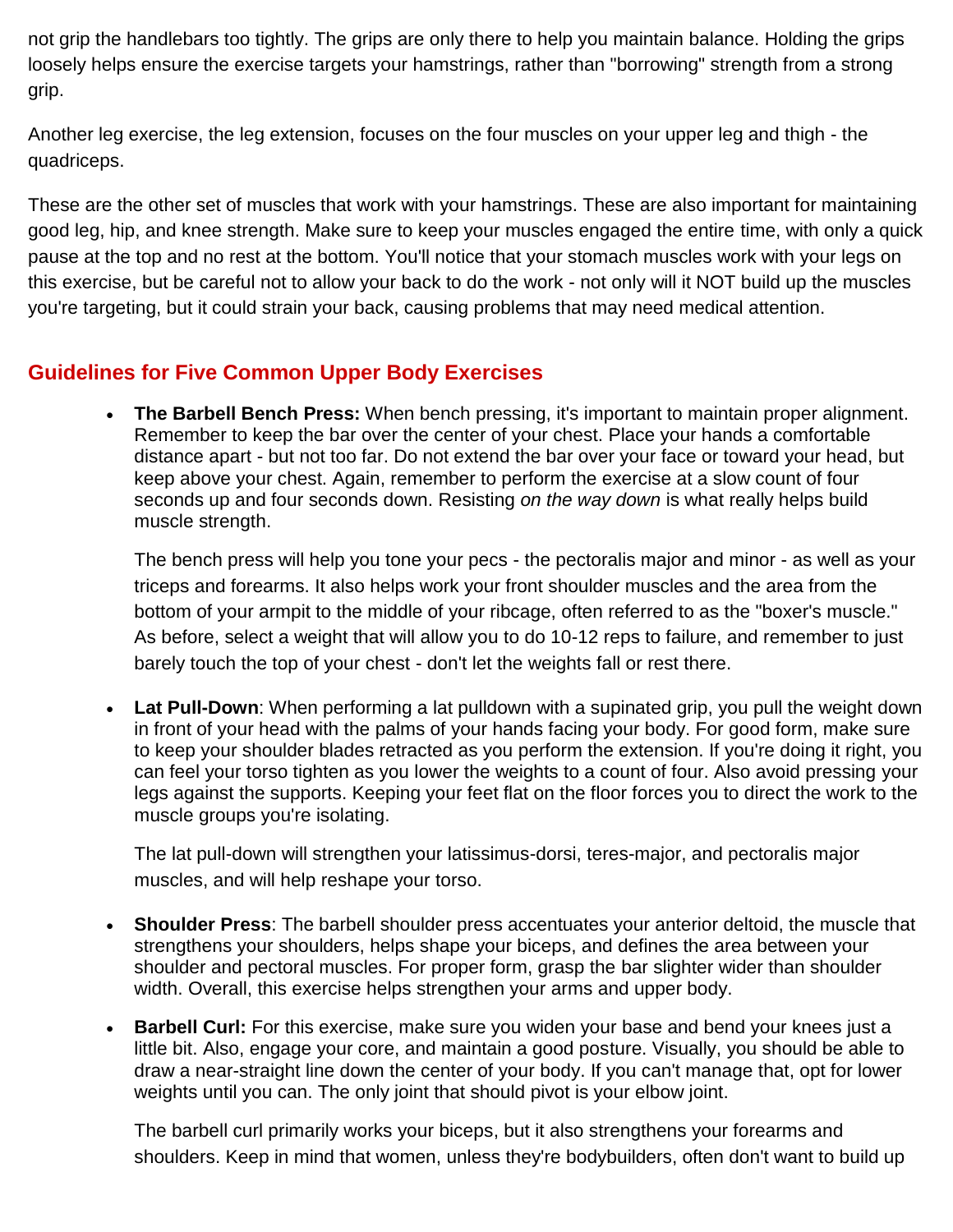their biceps and triceps like men do. In that case, ladies may wish to level off, and not increase the weight anymore once your arms are at the shape you want them.

 **Tricep Press-Down/Pull-Down:** Grip the pull-bar with both hands about shoulder-width apart, and push/pull down. Make sure your neck is in a natural, neutral position, looking straight ahead as you isolate the target muscle. Again, if you can't lift and lower the weights without bending over, you're not getting the full benefit of the exercise. If that's the case, then reduce the amount of weight you use. Ladies: this is one way to get rid of those saggy bags under your arms! Build this muscle and you'll see a difference in no time.

Did you know that muscle weighs more than fat?

Some (usually women) will tend to panic a bit when they see the number on their scale go UP instead of down, but don't fret. These heavier muscles are tight and trim, and take up less space on your frame than an equal weight of fat does. So you're really slimming down, although you may be gaining a few pounds.

#### **One Early Morning Mistake (and 7 Others) You Don't Want to Make April 20 2012 | By Dr. Mercola**

Exercising is, hands-down, one of the best physical things you can do for your health.

Besides being beneficial for weight management, exercise can reduce your risk of heart disease, cancer, diabetes, and depression, and it can increase your energy levels, help you think clearer, and slow down the aging process.

Unfortunately, exercise is also one of the first things that tends to fall by the wayside. And, even with the best intentions and follow-through, progress can stall and intentions can go awry...

Shape magazinei [l](http://fitness.mercola.com/sites/fitness/archive/2012/04/20/interval-training-overcomes-workout-pitfalls.aspx#_edn1)ists eight exercise mistakes that could be keeping you from getting the full benefit of your fitness program.

Interestingly enough, *one* specific type of exercise can help you circumvent or overcome most of these pitfalls, namely *high intensity interval training*—exercises in which you go "all out" for about 30 seconds, followed by a 90-second recovery interval.

(One session consists of eight such intervals.) Here, I'll reveal how...

## **Skimping on Sleep to Work Out Could Backfire**

While I *do* recommend exercising first thing in the morning, I don't advise sacrificing sleep to do so. Fortunately, you don't have to! The research that has emerged over the past several years clearly indicates you don't *need* to exercise for long periods of time—as long as you're exercising correctly! As it turns out, the most effective and efficient way to work out is to 'remember' your ancestral roots, meaning, how humans *used to* move.

Both young children and animals clearly demonstrate the proper way to exercise: in short but aggressive or intense spurts with rest in between.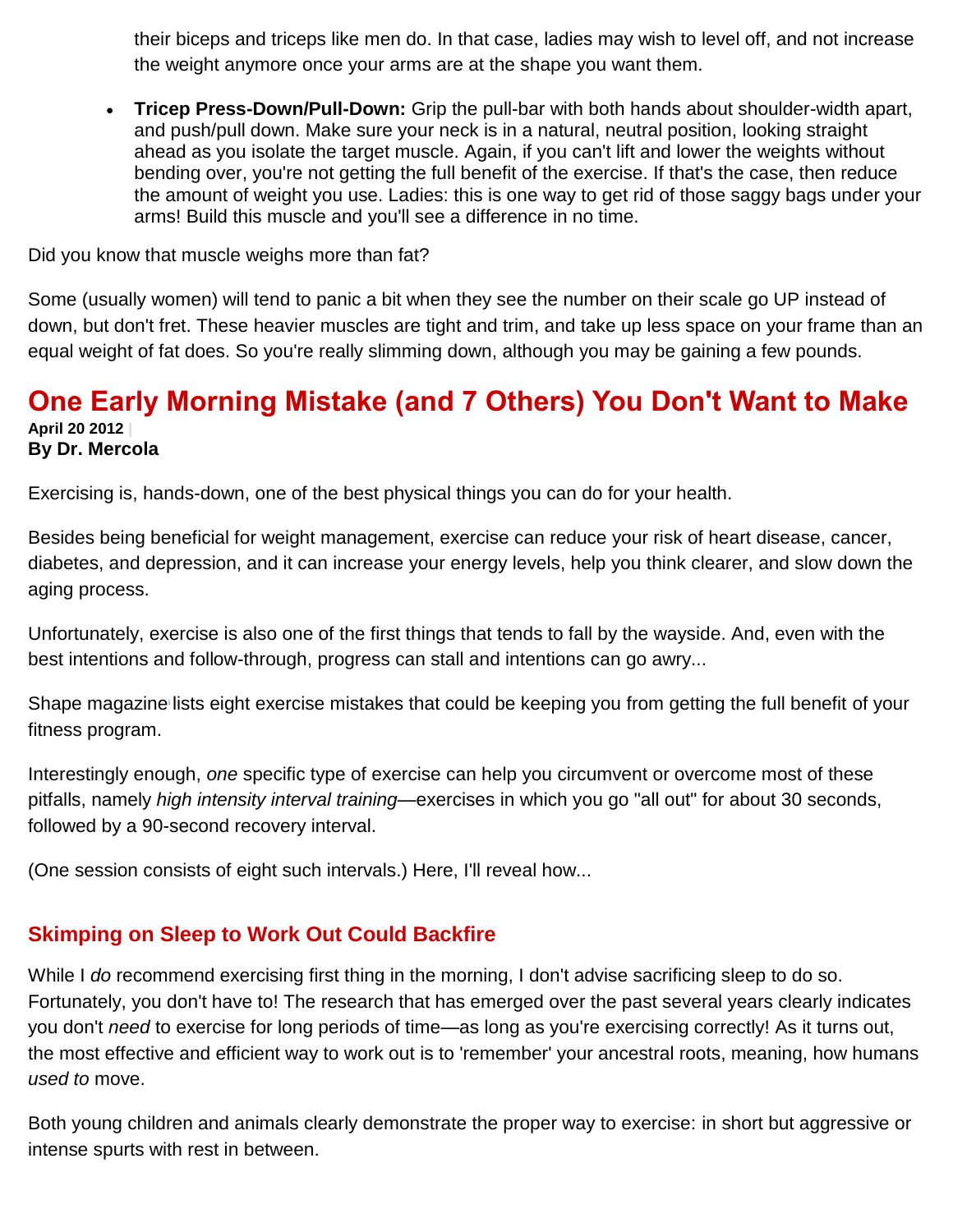High intensity interval training using an elliptical machine or stationary bike can mimic this, and a growing body of research tells us the benefits from exercising this way are FAR greater than slow, long-distance forms of exercise. Interval training can dramatically improve your cardiovascular fitness and fat-burning capabilities in a fraction of the time--because you're utilizing your body as it was designed to be used.

A high intensity interval session only requires about 20 minutes or less, two or three times a week, opposed to an hour or more on the treadmill, several times a week. Most people can carve out 20 minutes without losing [sleep](http://sleep.mercola.com/) over it. As mentioned in the featured article, getting enough sleep is an important aspect of health, and lack of sleep can hamper weight loss efforts and contribute to a wide range of health problems.

# **Concentrating on a Single Body Area is Counterproductive**

As tempting as it may be to believe you have to do 100 crunches a day to achieve washboard abs, the truth is that such spot-specific focus tends to fail miserably. One of the main reasons for this is that in order to achieve muscle definition, regardless of what area of your body you're targeting, you need to lose fat, and spot-specific exercises like crunches are not an efficient way to boost fat loss...

High intensity exercises can make a dramatic difference here, because these exercises not only boost fat burning, they also automatically help create muscle definition all over your body, while simultaneously improving your aerobic fitness.

While I don't recommend doing just one form of exercise, IF that's all you have time for, then doing short but high intensity [Peak Fitness](http://fitness.mercola.com/sites/fitness/archive/2010/06/26/10-minutes-of-exercise-yields-hourlong-effects.aspx) exercises will give you the greatest all-around benefits, and this form of exercise differs from others in that it benefits *your entire body*. This is because high intensity exercises sequentially recruit all the different types of muscle fibers in your body, starting with the smaller motor units made up of slow-twitch fibers—which are primarily aerobic in metabolism, have a lot of endurance, and recover quickly—to the intermediate fibers; followed by the fast-twitch fibers.

The key to activating your fast-twitch muscle fibers is *intensity*, or *speed*.

Your fast-twitch fibers are largely glycolytic and store a lot of glucose. When these muscles are recruited, it creates the stimulus needed to grow muscle. At the same time, it enlarges the glucose storage reservoir in the muscle, which in turn enhances your insulin sensitivity. I've often stated that normalizing your insulin is one of the primary health benefits of exercise, and this is particularly true in the case of high-intensity exercise. Conventional aerobics does not do this as efficiently.

Activating your fast-twitch fibers also prompts your body to create human growth hormone (HGH), also known as "the fitness hormone," which plays an important role in slowing down the aging process.

## **Jumping on Every Fitness Fad that Comes Along May Hinder Your Progress**

As mentioned by *Shape Magazine*, mixing up your workout is a great way to challenge your body and keep things interesting. But jumping on every exercise fad that comes along can be counterproductive. You need to stick with your program to give yourself the chance to reap the benefits from it.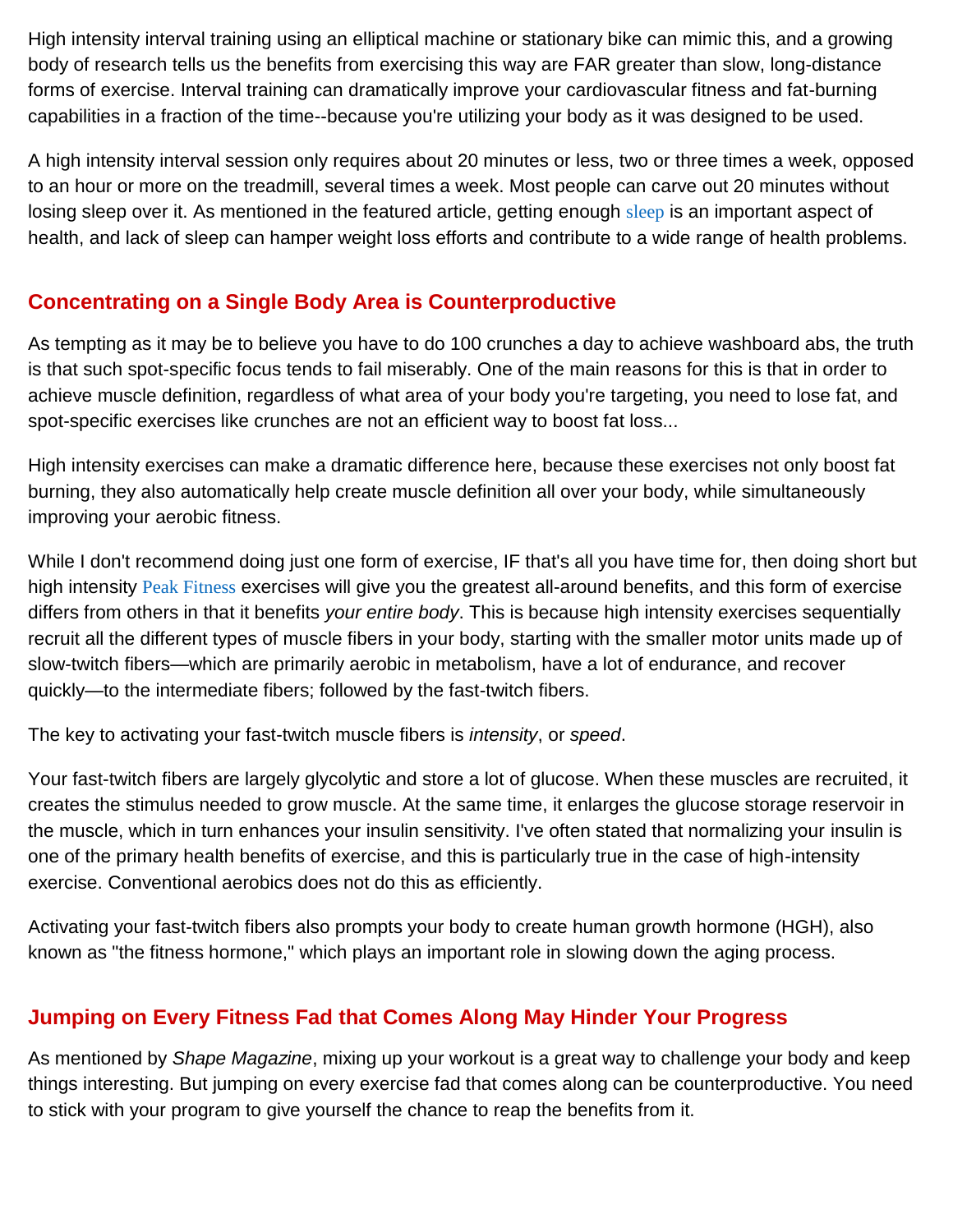That said, there's certainly nothing wrong with trying something new. After all, exercise is part and parcel of a healthy lifestyle, so it's a lifelong endeavor. There's plenty of time to explore. I'm a perfect example of this myself; after 30 years of being a dedicated long-distance runner, I stopped running over three years ago and switched to interval training instead once I realized just how much time I was wasting, and how many more health benefits I could reap from the switch.

Now I just do one high intensity Peak Fitness exercise on the elliptical once a week, along with two weekly strength training workouts. I go up to three Peak Fitness workouts a week if I don't have access to weight equipment when I am traveling. But I pay careful attention to my energy level during the workout and during the day. If I notice that I don't have the energy to finish the workout or the weight I can lift is decreasing and not increasing, I know it is time to take a break and get some more recovery time.

## **Over-Exercising Could Do More Harm than Good...**

Switching from long-distance running to high intensity Peak Exercises has saved me a TON of time while *improving* my physical fitness. There's no doubt in my mind that most people are wasting loads of precious time in the gym, or running outside, as I once was... Some may even be doing more harm than good by exercising *too much*—either by exercising too intensely, and/or too frequently.

As discussed in the featured article, the "no pain, no gain" methodology can backfire, as can the practice of hitting the gym twice a day... Granted, over-exercising is far less common than not exercising enough. But it does happen, and tends to be counterproductive in most cases—at least if you're exercising for general health and longevity.

Part of the equation of creating optimal fitness is *recovery*. Besides intensity, recovery is a *key* factor of high intensity workouts. An equation to keep in mind is that as intensity increases, frequency can be diminished. In fact, you *need* to allow your body to fully recuperate in between sessions, so it's NOT recommended to do high intensity exercises more than three times a week. Both [Phil Campbell](http://fitness.mercola.com/sites/fitness/archive/2010/11/13/phil-campbell-on-peak-8-exercises.aspx) and [Dr. Doug McGuff](http://fitness.mercola.com/sites/fitness/archive/2012/01/06/dr-doug-mcguff-on-exercise.aspx) have addressed this in previous interviews.

If you don't allow your body to fully recuperate and rebuild, your efforts will not pay off beneficial dividends.... I made that mistake, which is why I cut back on my frequency. If you're competing, you can certainly increase the frequency, but if you're exercising to get healthy and live longer, then make sure to give yourself sufficient recovery time in between sessions.

One of the keys here, as with any exercise program and lifestyle change, is to carefully listen to your body. With exercise you have to pay careful attention to recover if you tend to be someone who pushes yourself hard. If you only work out occasionally, this is a non-issue. But for those who are really committed and disciplined, it is very easy to over train, so please understand that recovery is every bit as important as training and if you work out too much you will not achieve the results you're seeking.

# **Over or Underestimating Yourself Could Nullify Your Efforts**

As described in the featured article, many make the mistake of either pushing themselves too hard, or not hard enough. Or, when it comes to strength training; using weights that are too heavy or too light. In order to maximize your workout efforts, you need to strive for that 'Goldilocks' Zone' where you're pushing hard enough to challenge your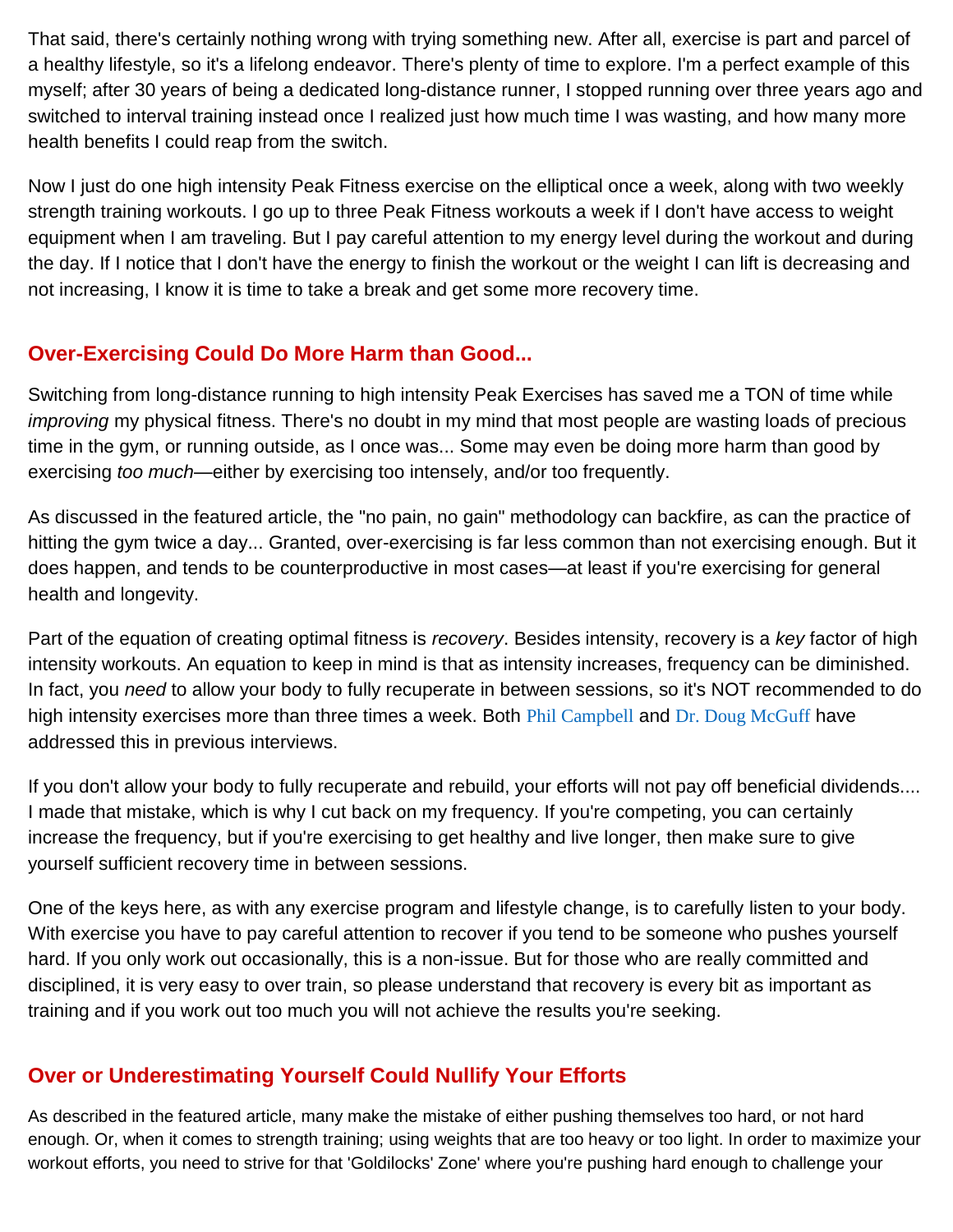body at your current level of fitness. Needless to say, this will change over time, and that's the crux—a lot of people forget they need to *continuously up the ante* as their fitness improves.

This is especially important as it applies to high intensity exercises. To perform it correctly, you'll want to raise your heart rate to your anaerobic threshold, and to do that, you have to give it your all for those 20 to 30 second intervals. (As a general guideline, you can calculate your anaerobic threshold by subtracting your age from 220.) For a demonstration, please see the videos below.

#### **Strive for Balance**

*Shape Magazine* advises against sticking with one single workout routine, and I wholeheartedly agree. While high intensity interval exercises accomplish greater benefits in a fraction of the time compared to slow, endurance-type exercises like jogging, I do not recommend limiting yourself to Peak Exercises alone. If all you have is one, two, or three 20-minute blocks of time per week, then by all means, do what you can with what you've got. High intensity intervals will give you the biggest reward for your time investment. But ideally, to truly optimize your health, you'll want to strive for a varied and well-rounded fitness program that incorporates other types of exercise as well. Without variety, your body will quickly adapt.

I strongly recommend incorporating the following types of exercises to create a well-rounded fitness program suitable to your current level of fitness:

- 1. **Interval (Anaerobic) Training:** This is when you alternate short bursts of high-intensity exercise with gentle recovery periods.
- 2. **Strength Training:** Rounding out your exercise program with a 1-set strength training routine will ensure that you're really optimizing the possible health benefits of a regular exercise program. You can also "up" the intensity by slowing it down. For more information about using [super slow weight training](http://fitness.mercola.com/sites/fitness/archive/2012/01/06/dr-doug-mcguff-on-exercise.aspx) as a form of high intensity interval exercise, please see my interview with [Dr. Doug McGuff](http://fitness.mercola.com/sites/fitness/archive/2012/01/06/dr-doug-mcguff-on-exercise.aspx).
- 3. **Core Exercises:** Your body has 29 core muscles located mostly in your back, abdomen and pelvis. This group of muscles provides the foundation for movement throughout your entire body, and strengthening them can help protect and support your back, make your spine and body less prone to injury and help you gain greater balance and stability.

You need enough repetitions to exhaust your muscles. The weight should be heavy enough that this can be done in fewer than 12 repetitions, yet light enough to do a minimum of four repetitions. It is also important NOT to exercise the same muscle groups every day. They need at least two days of rest to recover, repair and rebuild. Exercise programs like Pilates and yoga are also great for strengthening your core muscles, as are specific exercises you can learn from a personal trainer.

4. **Stretching:** My favorite type of stretching is active isolated stretches developed by Aaron Mattes. With Active Isolated Stretching or AIS, you hold each stretch for only two seconds, which works with your body's natural physiological makeup to improve circulation and increase the elasticity of muscle joints. This technique also allows your body to help repair itself and prepare for daily activity. You can also use devices like the [Power Plate](http://fitness.mercola.com/sites/fitness/archive/2011/03/08/power-plate-the-ultimate-whole-body-workout.aspx) to help you stretch.

Lastly, I also agree with their recommendation to select your workout buddy with care. Because while it can serve as motivation to know someone is holding you accountable, if your workout buddy is more interested in talking or ends up being a frequent no-show, then they're not doing you any favors. You may be better off hiring a personal trainer. Not only will a trainer be able to teach you how to perform each exercise safely and effectively, knowing you have an actual appointment with a professional may be the motivation you need to get you into the gym on a regular basis.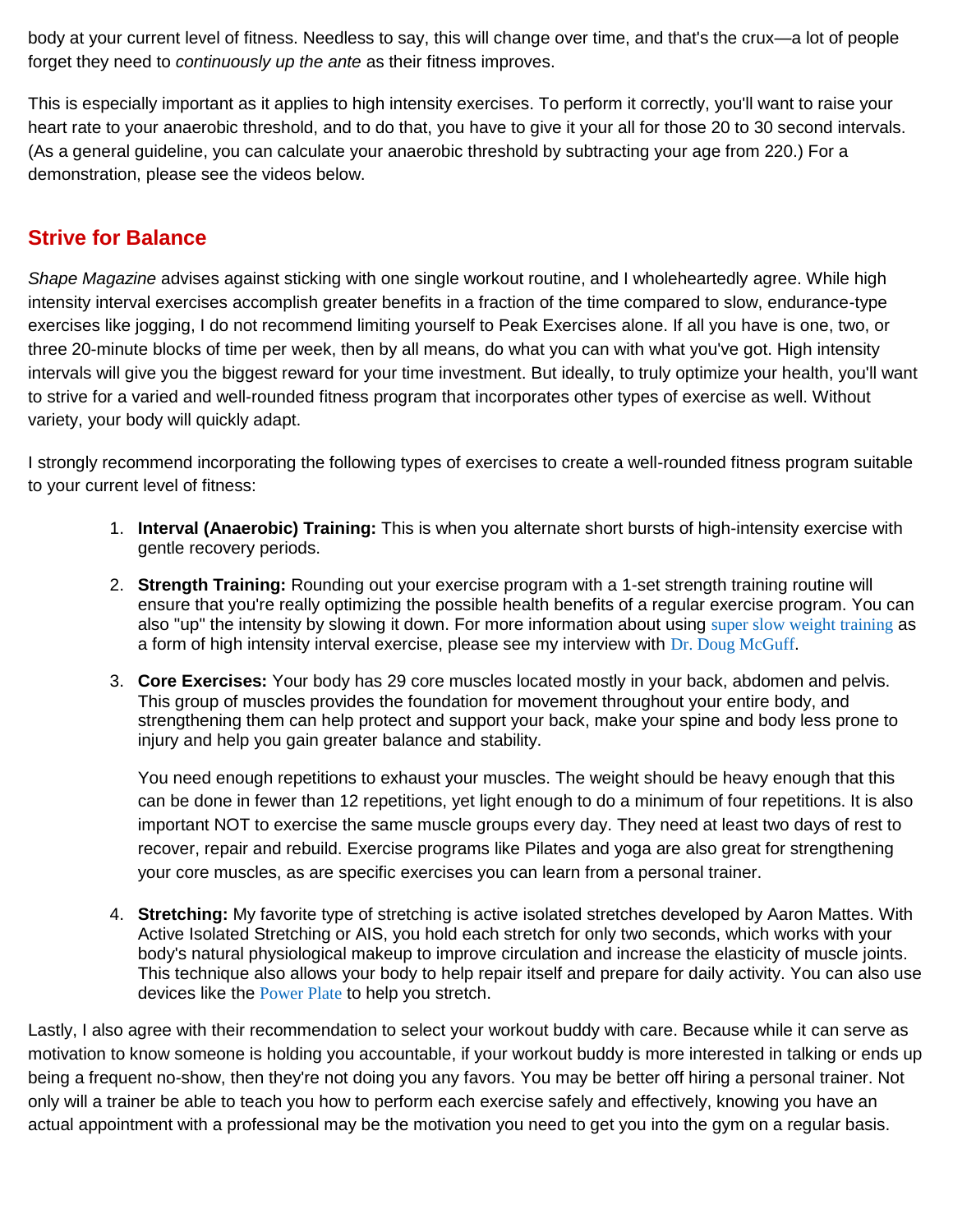$\bullet$  <sup>[i](http://fitness.mercola.com/sites/fitness/archive/2012/04/20/interval-training-overcomes-workout-pitfalls.aspx#_ednref1)</sup> [Shape April 3, 2012](http://www.shapemag.co.za/fitness/8-workout-strategies-that-can-backfire/)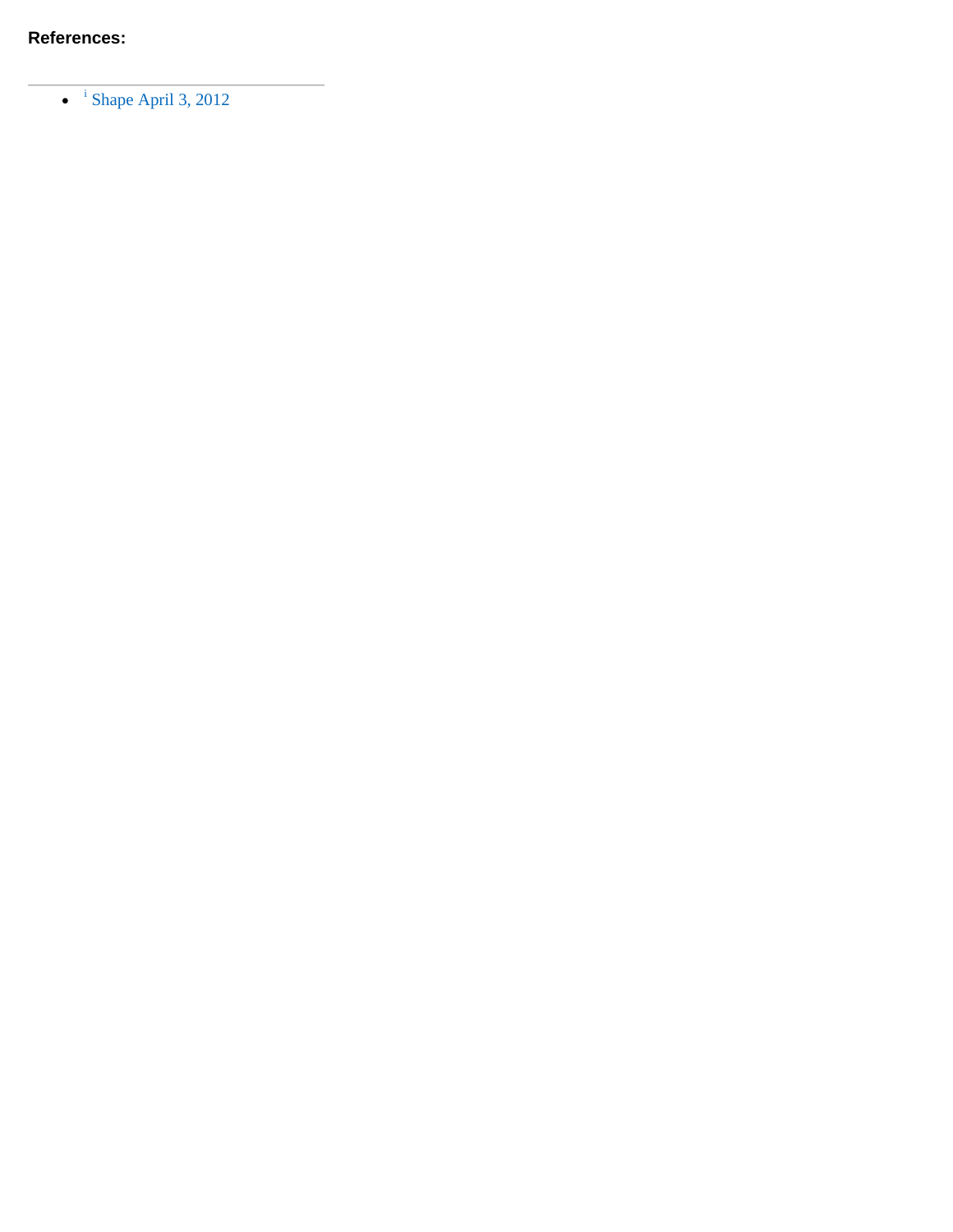#### **80-Year Olds With 40-Year Old Muscle Mass - What's Going On? December 16 2011 | By Dr. Mercola**

Increasing physical frailty as you age is commonly accepted as "a fact of life."

Until recently, most studies showed that after the age of 40, people typically lose eight percent or more of their muscle mass with each passing decade.

But newer research suggests that this is not a foregone conclusion.

[One recent study](http://www.ncbi.nlm.nih.gov/pubmed/22030953) of 40 competitive runners, cyclists, and swimmers, ranging in age from 40 to 81, found no evidence of deterioration -- the athletes in their 70s and 80s had almost as much thigh muscle mass as the athletes in their 40s.

Quoted in the *[New York Times](http://well.blogs.nytimes.com/2011/11/09/aging-well-through-exercise/)*, Dr. Vonda Wright, who oversaw the study, said:*"We think these are very encouraging results*…

*They suggest strongly that people don't have to lose muscle mass and function as they grow older.*

*The changes that we've assumed were due to aging and therefore were unstoppable seem actually to be caused by inactivity.*

*And that can be changed."*

Other recent studies have had similar results. For example, in an animal study from last year, elderly sedentary rats put on a running program developed new satellite cells after 13 weeks. These cells are specialized stem cells known to repair and build muscle tissue.

#### **Lifelong Activity is Best, but it's Never Too Late to Start**

Over the past several years, researchers have discovered that it is indeed possible to *restore* the ability of old human muscle to repair and rebuild itself. However, the need to keep aging muscles in shape has also been demonstrated, as long periods of atrophy are more challenging to overcome. These findings fall into the category of common sense, along the lines of "use it or lose it." And as you age, physical exercise becomes an ever more important aspect of optimal health and longevity.

The good news is that it's really never too late to start an exercise program, even if you've been inactive for a long time. Just keep in mind that older muscles do not respond as well to *sudden bouts* of exercise, so to take precautions and start off slow, to avoid injury.

## **Making Exercise Safe and Effective as You Age**

Safety is always an important aspect of exercise, but becomes crucial if you're older and just embarking on a regimented exercise program. Unfortunately, many elderly forgo exercise altogether because of a fear of injury or pain, when, in fact, proper exercise will ultimately *reduce* your risk of injury as well as help to *improve* pain.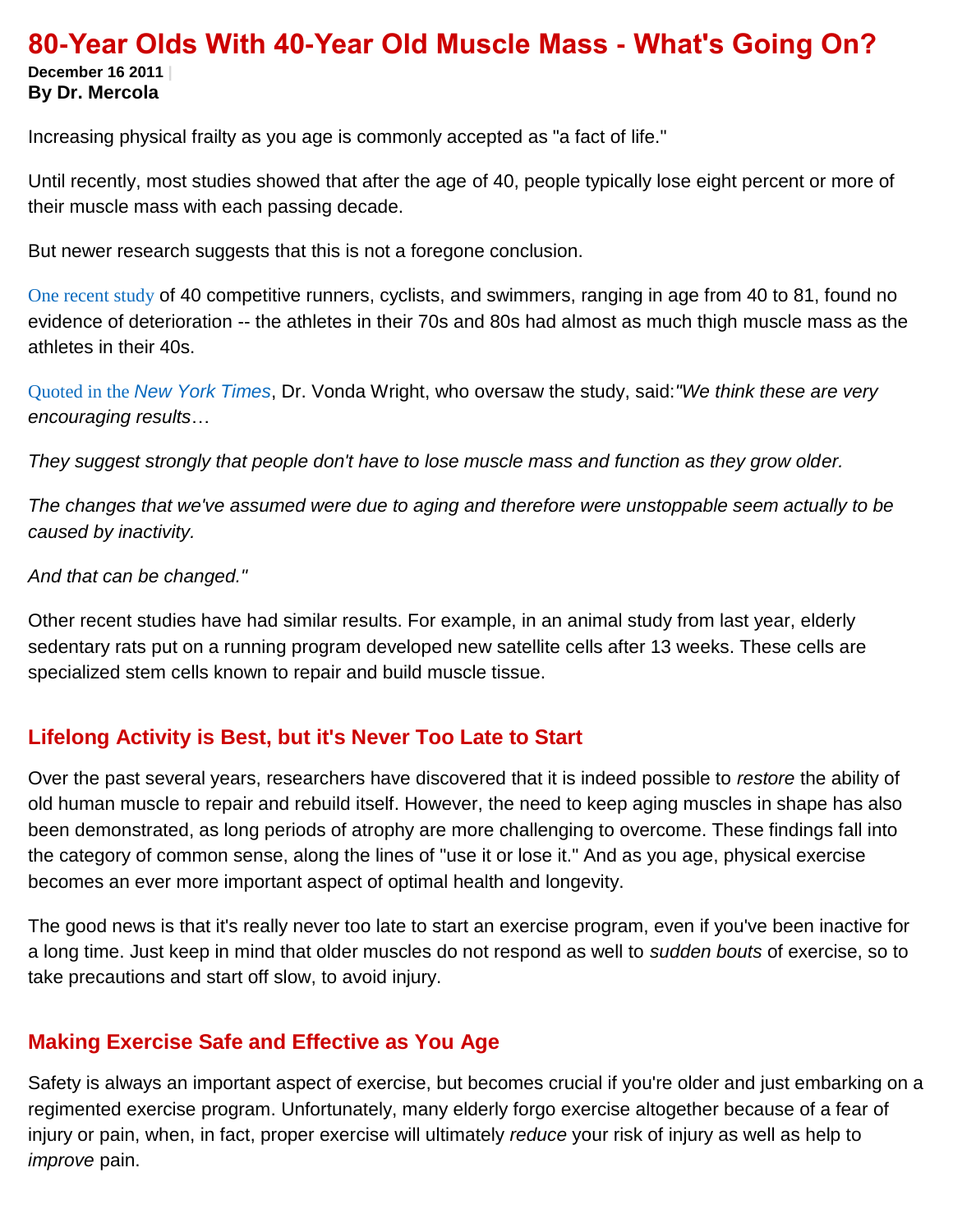If you're elderly, it's advisable to get a workout buddy -- a personal trainer or someone who is experienced - to help guide you through your routine. Start off slowly and gradually increase intensity as you grow stronger, avoiding activities that aggravate or cause pain. Just keep in mind that while you need to use caution, you *do* need to exercise at a level that is challenging to your body.

Otherwise the true benefits will be forfeited.

Ideally your fitness program should be comprehensive, providing the necessary balance-training activities for stability while also improving your strength, flexibility, cardiovascular fitness and fat-burning capabilities with [high-intensity "Sprint 8" exercises](http://fitness.mercola.com/sites/fitness/archive/2010/11/13/phil-campbell-on-peak-8-exercises.aspx).

During 'Sprint 8 exercises,' you raise your heart rate up to your anaerobic threshold for 20 to 30 seconds, followed by a 90-second recovery period. You repeat this cycle for a total of eight repetitions. Sprint 8 exercises are particularly beneficial for aging bodies as this type of interval training triggers the natural production of human growth hormone (HGH), also known as "the fitness hormone." HGH plays an integral role in maintaining youthfulness and strength. (For an in-depth explanation of my Peak Fitness regimen, please [review this past article](http://fitness.mercola.com/sites/fitness/archive/2010/06/26/10-minutes-of-exercise-yields-hourlong-effects.aspx).)

While anaerobic Sprint 8 exercises may seem too advanced for the elderly, don't let the intensity dissuade you! Rest assured you can perform Sprint 8 exercises at ANY age. The only difference is that the older you are the lower your maximum heart rate will be.

# **My Latest Findings on Optimal Exercise**

I've been recommending doing Sprint 8 exercises three times a week, but after doing that myself for about a year, I gradually felt that it was too much for me. I cut down to once a week, which seemed to work out well. But after discussing it with Phil Campbell, he made a compelling argument to increase it back to three times a week. Getting growth hormone produced three times instead of just once a week can have profound health benefits, so I bumped it backed up.

I decided to make additional changes after I interviewed Dr. Doug McGuff, who is a strong proponent of Super Slow weight training. That interview will be published on January 6th, so for more information about Super Slow weight training, please open up that newsletter. Dr. McGuff believes that you only need *12 minutes* of Super Slow type strength training *once a week*.

I really enjoyed my interview with him as he helped me appreciate a nagging truth that I hadn't quite captured yet, and that is the crucial nature of recovery integrated into listening to your body.

## **The Importance of Recovery**

I have known the importance of "Listen to Your Body," and always advocate this when it comes to selecting foods. But this also applies to exercise and recovery. The epiphany I had with Dr. McGuff is that I wasn't applying the 'listen to your body' principle with respect to my exercise program. When I grilled him on the parameters of how to know if you are recovered from your exercise, he said: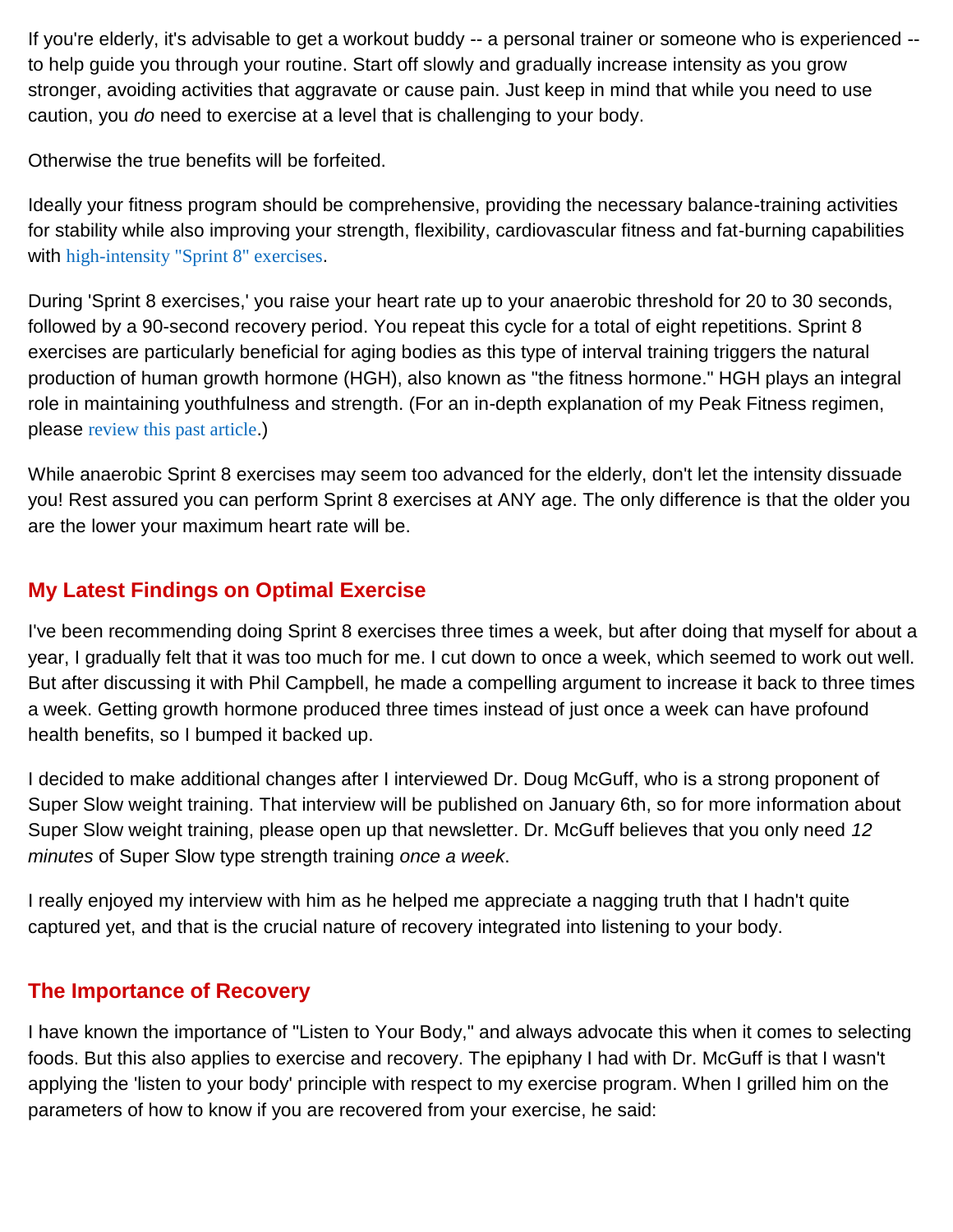*"You would have a restless energy and feel like you have to engage in some type of physical activity. You will spontaneously just want to work out."*

Well that had not happened to me for some time, and I believe I was pushing myself too hard and had not allowed myself enough recovery time. This is probably not a problem for most people who exercise, as they are more than likely not pushing themselves *hard enough*, but when you go to extremes like in Peak Fitness, this is a serious risk you need to pay careful attention to.

So right now I'm in a massive experimentation phase, and I'm having fun playing around with my exercise program. I will likely be exercising the same length of time, just breaking it up differently, and listening to my body. I suspect that will be more ideal for me and I intend to report on my results so you can learn from it.

The lesson here is that life is an exciting journey, and you're never "too old." As you age, you do need to adjust however, and discover through trial and error what works best for you. Learn to listen to your body so it can guide you onto a path that will provide you with the most efficient and effective benefits.

#### **For the Elderly, Exercise Can Quite Literally Save Your Life**

As you get older your muscle and bone mass decrease and the senses that guide your balance -- vision, touch, proprioception -- may all start to deteriorate, and this can make you unsteady on your feet. Needless to say, bone fractures and brain injuries resulting from falls can be life threatening. Exercise is a *key* to maintaining your balance as you get older, and should really be viewed as a necessity -- like eating and sleeping -- as it can quite literally save your life.

By taking the time to do balance, strength and other exercises on a regular basis you can keep your sense of balance strong, and even restore what's already been lost.

In a study published last year, [eight weeks of balance training reduced slips](http://journals.lww.com/intjrehabilres/Abstract/2010/03000/Effects_of_8_weeks_of_balance_or_weight_training.8.aspx) and improved the likelihood of recovery from slips among the elderly. Separate research, which noted that "altered balance is the greatest collaborator towards falls in the elderly," found balance training is effective in [improving functional and static balance](http://www.ncbi.nlm.nih.gov/pmc/articles/PMC1820755/), mobility and falling frequency in elderly women with osteoporosis.

The [ability to balance on one leg](http://www.ncbi.nlm.nih.gov/pubmed/9180669) is also an important predictor of injury-causing falls, so if you know that you'd be shaky if you tried to stand on one foot, you're at an increased risk of being hurt in a fall and should start appropriate exercises immediately.

#### **Yes, You Can Exercise at ANY Age**

Earlier this fall I posted a couple of [videos showing my mother's exercise routine](http://fitness.mercola.com/sites/fitness/archive/2011/09/30/you-are-never-too-old-to-start-exercising.aspx). She didn't start working out until she was 74 and now, at the age of 77, she has gained significant improvements in strength, range of motion, balance, bone density and mental clarity.

#### **Exercise Strengthens More than Muscle**

Your muscles aren't the only benefactors of a comprehensive exercise program. While many are misled into thinking toxic drugs are the answer to combat decreasing bone density, the truth is that *weight-bearing exercise* is one of the most effective remedies against osteoporosis—another common problem related to aging.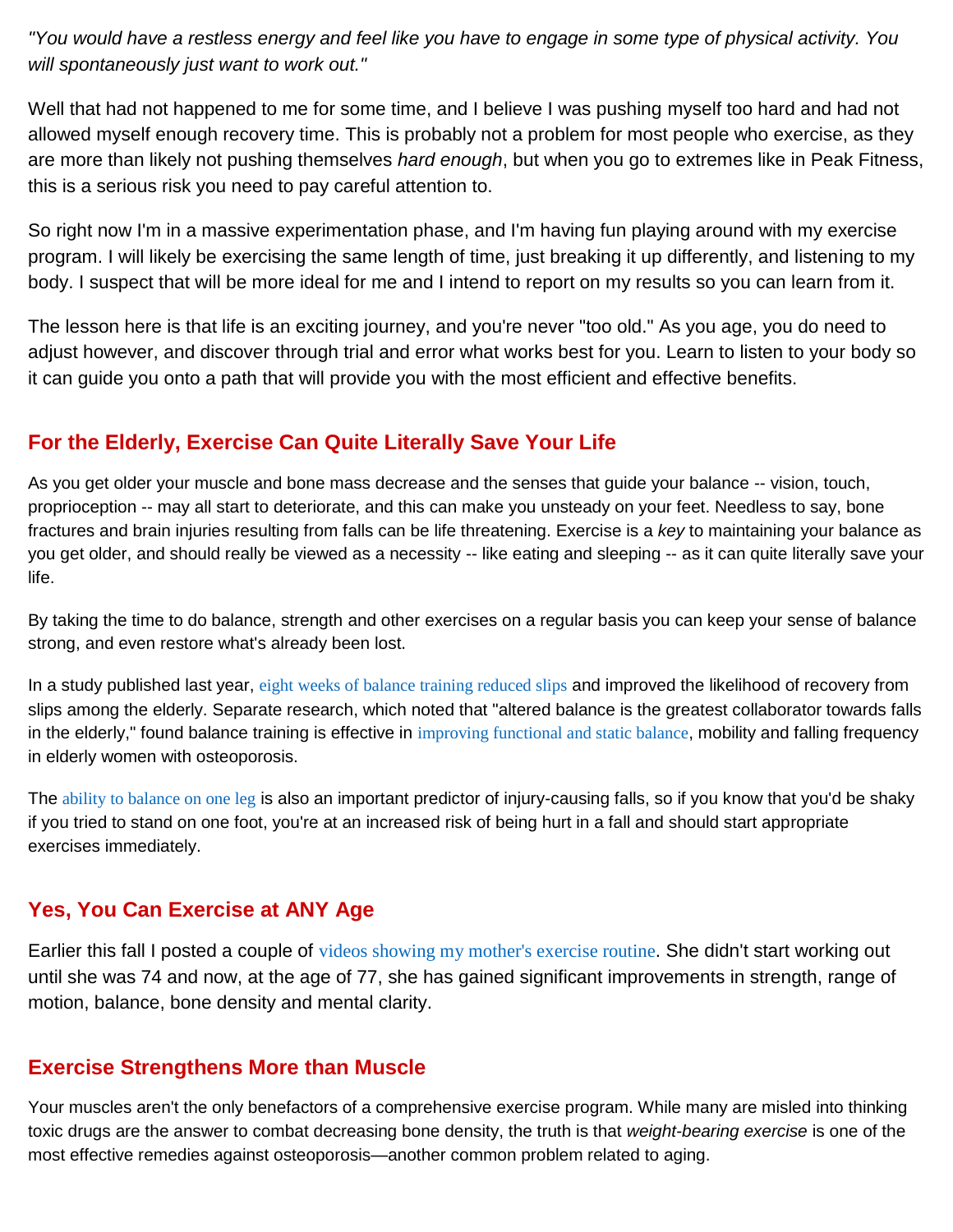Without question, osteoporosis drugs are likely to cause more long-term harm than benefit. Studies have actually linked [bisphosphonate bone-strengthening drugs](http://articles.mercola.com/sites/articles/archive/2011/03/15/bone-strengthening-drugs-actually-cause-fractures.aspx) like Fosamax, Actonel, Boniva and Reclast to an *increased* risk of femur fractures. One of the latest and largest studies to date discovered that women who've been on bisphosphonates for more than five years have a nearly **three times higher risk** of these dangerous fractures…

Your bones are actually very porous and soft, and as you get older, your bones can easily become less dense and hence, more brittle—especially if you are inactive.

Resistance training can combat this effect because as you put more tension on your muscles it puts more pressure on your bones, which then respond by continuously creating fresh, new bone. In addition, muscle is heavier than fat, so as you build more muscle, and make the muscle that you already have stronger, you also put more **constant pressure** on your bones which automatically helps maintain bone strength.

#### **The Many Health Benefits of Exercise**

There's an overwhelming amount of evidence confirming that exercise is a key player in [disease reduction,](http://fitness.mercola.com/sites/fitness/archive/2010/12/09/regular-exercise-reduces-large-number-of-health-risks.aspx)  [optimal mental, emotional and physical health](http://fitness.mercola.com/sites/fitness/archive/2010/12/09/regular-exercise-reduces-large-number-of-health-risks.aspx), and longevity. After reviewing 40 papers published between 2006 and 2010, researchers found that [exercise reduces the risk of about two dozen health conditions](http://fitness.mercola.com/sites/fitness/archive/2010/12/09/regular-exercise-reduces-large-number-of-health-risks.aspx), ranging from cancer and heart disease to type 2 diabetes, stroke, dementia and depression. Exercise also slows down the rate of aging itself, providing perhaps the closest example of a real life fountain of youth as we will ever find.

Ideally, you will have made exercise a regular part of your life long before you reach your "golden" years … but if you haven't, there's no better time to start than the present. Research has shown that regular exercise, even initiated late in life, offers profound health benefits. For instance:

- Even a small amount of exercise may protect the elderly from long-term memory loss and even help [reverse some of the effects of aging](http://www.jneurosci.org/content/31/32/11578.abstract).
- Moderate exercise among those aged 55-75 may [cut the risk of developing metabolic syndrome](http://www.bvsde.paho.org/bvsacd/cd41/kerry.pdf), which increases heart disease and diabetes risk.
- Among those who started exercising at age 50 and continued for 10 years, the [rate of premature](http://www.ncbi.nlm.nih.gov/pubmed/19264819)  [death declined dramatically](http://www.ncbi.nlm.nih.gov/pubmed/19264819), similar to giving up smoking and mirroring the level as seen among people who had been working out their entire lives.

## **Remember, It's NEVER Too Late to Improve Your Health**

It should be obvious by now that optimal health is dependent on an active lifestyle; eating fresh, whole foods, avoiding as many processed foods as possible, and addressing the stress in your life. Ignoring any of these basic tenets of health will eventually lead to a decline in health and any number of diseases.

Physical exercise is particularly important to maintain a high quality of life, as limited mobility can take a great toll… So *start moving*, and don't stop no matter what your age!

#### **Sources and References**

- [New York Times November 9, 2011](http://well.blogs.nytimes.com/2011/11/09/aging-well-through-exercise/)
- [The Physician and Sports Medicine October 2011;39\(3\):172-8](http://www.ncbi.nlm.nih.gov/pubmed/22030953)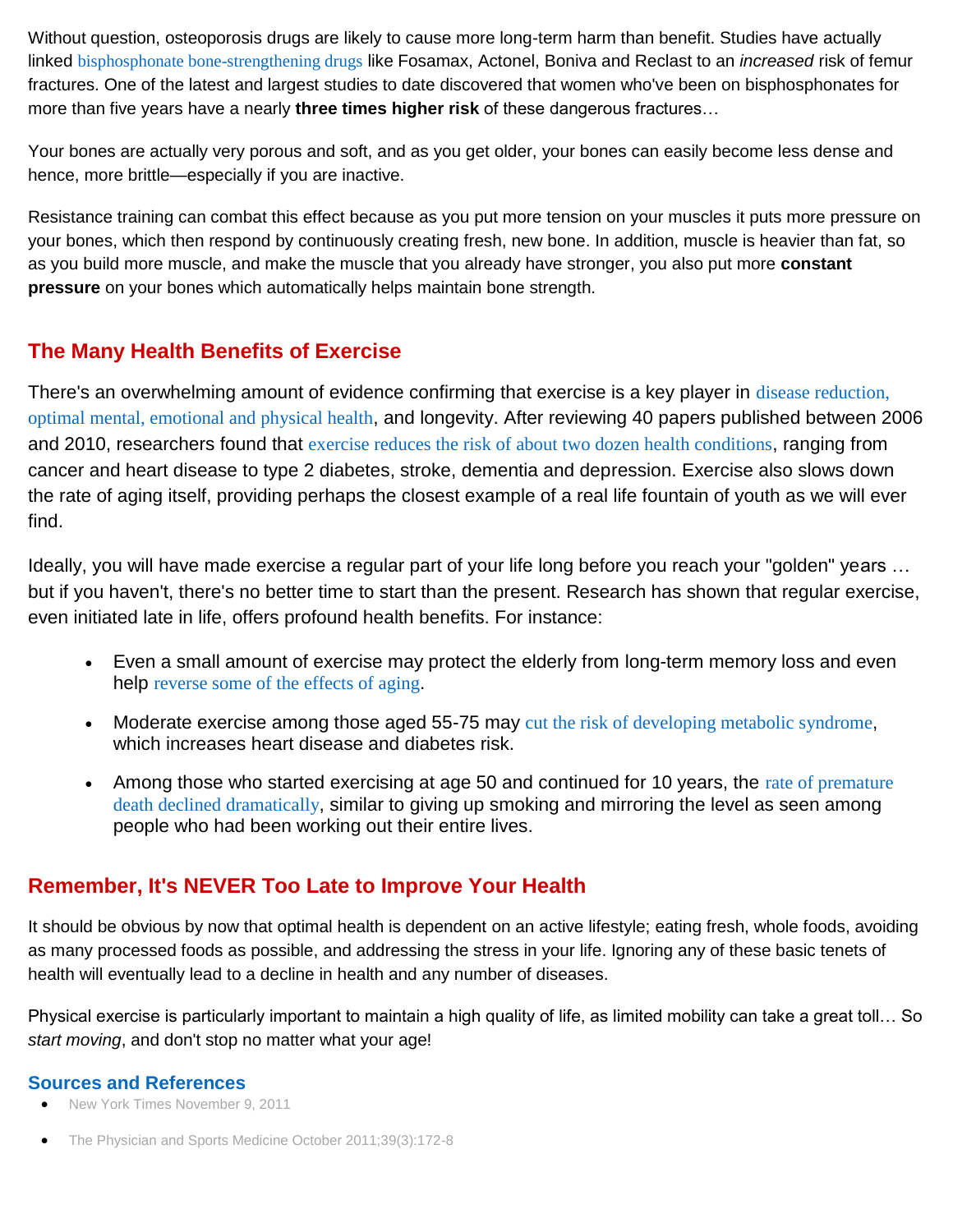# **Major Secret in Achieving Joint Pain Relief**

**January 06 2012 | By Dr. Mercola**

Joint pain is incredibly common, impacting an estimated [30 percent of U.S. adults](http://www.cdc.gov/Features/dsJointPain/) and causing pain, swelling and stiffness that can range from mildly irritating to completely debilitating.

While knee pain is the most common joint pain reported, shoulder, finger and hip pain are also common, and may occur from numerous causes such as osteoarthritis, injury, repetitive movement or strain on the joint, and poor posture.

Aging is another factor, as with age, the flexible tissues in your body tend to lose their elasticity, leading to sagging and wrinkling of skin, stiff muscles and painful joints.

This process may be exacerbated by inactivity, which promotes muscle weakness, joint contractures, and loss of range of motion.

This, in turn, can lead to more pain and loss of function, and even less activity.

Many people are under the impression that exercise is somehow dangerous for their joints, and joint pain is a condition that requires rest to recover … in reality, the opposite is true – exercise is essential for healthy joints and may even help to improve joint pain and function.

#### **If You Have Joint Pain, Exercise is a Must**

The notion that exercise is detrimental to your joints is a misconception, as there is no evidence to support this [belief](http://articles.mercola.com/sites/articles/archive/2009/02/19/exercise-poses-no-danger-to-your-joints.aspx). Instead, the evidence points to exercise having a positive impact on joint tissues -- if you exercise sufficiently to lose weight, or maintain an ideal weight, you can in fact reduce your risk of developing joint pain due to osteoarthritis rather than increase your risk. Exercise can also improve bone density and joint function, which can help prevent and alleviate osteoarthritis (a major cause of joint pain) as you age.

As noted by [Harvard Health Publications](http://www.health.harvard.edu/healthbeat/the-secret-to-joint-pain-relief-exercise?e=mkester%40nci.com&j=28081960&l=16278673_HTML&mid=148797&u=323662523&jb=0):

*" … limiting your movements can weaken muscles, compounding joint trouble, and affect your posture, setting off a cascade of further problems. And while pain relievers and cold or hot packs may offer quick relief, fixes like these are merely temporary.*

*By contrast, the right set of exercises can be a long-lasting way to tame ankle, knee, hip, or shoulder pain. Practiced regularly, joint pain relief workouts might permit you to postpone—or even avoid—surgery on a problem joint that has been worsening for years by strengthening key supportive muscles and restoring flexibility."*

Case in point, research shows that people with rheumatoid arthritis, which causes joint pain, stiffness and deformities, who did weight training for 24 weeks [improved their function by up to 30 percent](http://www.ncbi.nlm.nih.gov/pubmed/19950325) and their strength by 120 percent. Unfortunately, many with joint pain are missing out on these potential benefits. Research from Northwestern University Feinberg School of Medicine found that over [40 percent of men and 56 percent of](http://www.ncbi.nlm.nih.gov/pubmed/21792835)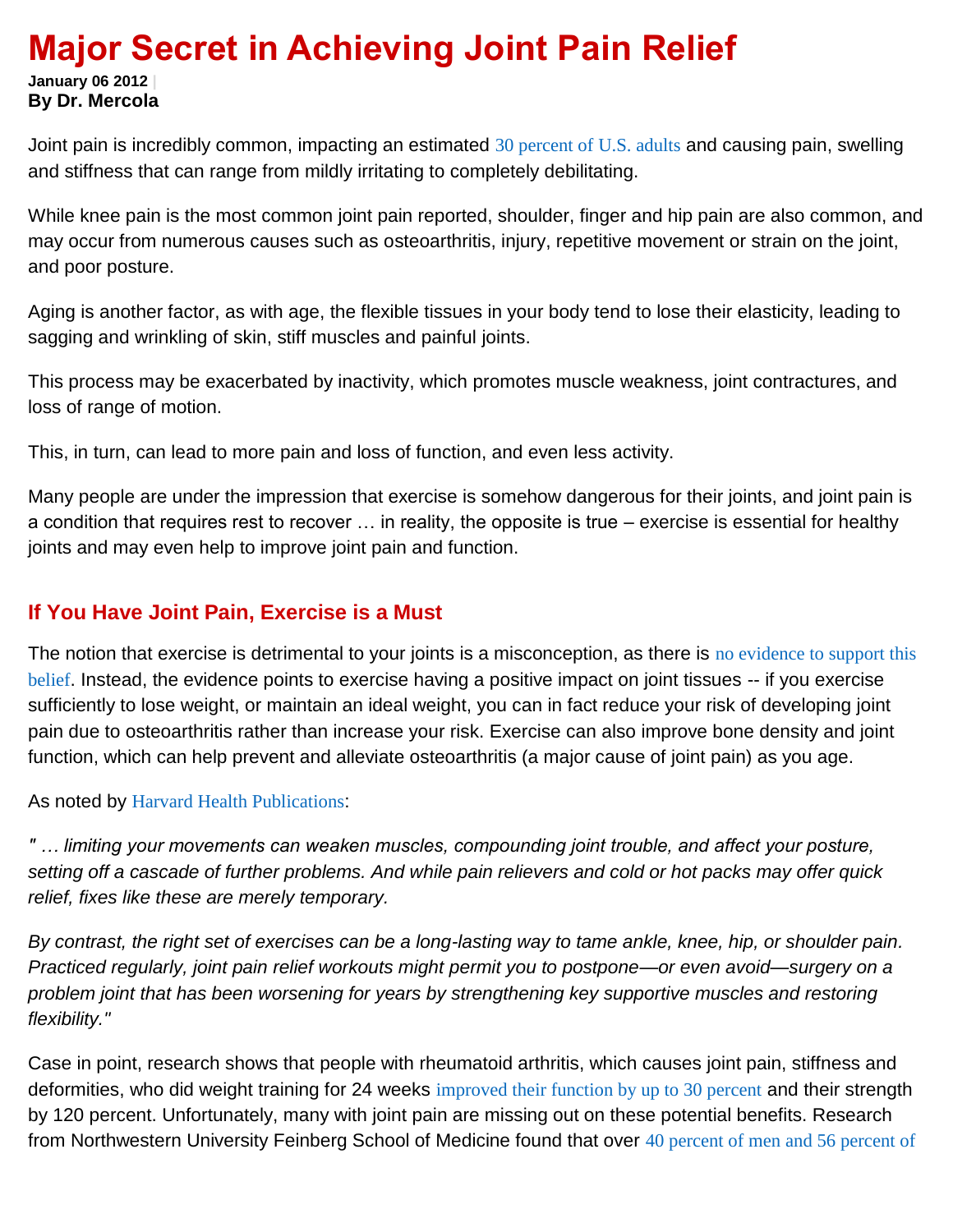[women](http://www.ncbi.nlm.nih.gov/pubmed/21792835) with knee osteoarthritis were inactive, which means they did not engage in even one 10-minute period of moderate-to-vigorous activity all week.

## **Exercise Can Also Help Your Joints via Weight Loss**

Arthritis rates are more than twice as high in obese people as those who are normal weight, because the extra weight puts more pressure on your joints, as well as increases inflammation in your body. This can not only lead to osteoarthritis, it can also make joint pain from any cause exponentially worse.

Exercise, along with a [healthy diet](http://www.mercola.com/nutritionplan/index.htm), can help you to jumpstart weight loss if you're overweight, and this can lead to tremendous improvements in your joint pain. [Harvard Health Publications](http://www.health.harvard.edu/healthbeat/the-secret-to-joint-pain-relief-exercise?e=mkester%40nci.com&j=28081960&l=16278673_HTML&mid=148797&u=323662523&jb=0) states:

*"Each pound you lose reduces knee pressure in every step you take. One study found that the risk of [developing osteoarthritis dropped 50%](http://www.ncbi.nlm.nih.gov/pubmed/1543306) with each 11-pound weight loss among younger obese women. If older men lost enough weight to shift from an obese classification to just overweight — that is, from a body mass index (BMI) of 30 or higher down to one that fell between 25 and 29.9 — the researchers estimated knee osteoarthritis would decrease by a fifth. For older women, that shift would cut knee osteoarthritis by a third."*

#### **Are There Special Considerations for Exercising With Joint Pain?**

There are some factors to consider, particularly if your pain worsens with movement, as you do not want to strain a significantly unstable joint. Pain during movement is one of the most common and debilitating symptoms of osteoarthritis, and typically this is the result of your bones starting to come into contact with each other as cartilage and synovial fluid is reduced.

If you find that you're in pain for longer than one hour after your exercise session, you should slow down or choose another form of exercise. Assistive devices are also helpful to decrease the pressure on affected joints during your workout. You may also want to work with a physical therapist or qualified personal trainer who can develop a safe range of activities for you.

Your program should include a range of activities, just as I recommend for any exerciser. [Weight training](http://fitness.mercola.com/sites/fitness/archive/2010/08/28/arthritis-patients-benefit-from-weight-training.aspx), high-intensity cardio, stretching and core work can all be integrated into your routine.

My most highly recommended form of exercise is [Peak Fitness](http://fitness.mercola.com/sites/fitness/archive/2010/06/26/10-minutes-of-exercise-yields-hourlong-effects.aspx), and this program can be used by virtually everyone. However, if you've already developed osteoarthritis in your knee, you'll want to incorporate exercises that strengthen the quadriceps muscle at the front of your thigh. And, rather than running or other high-impact exercise, you may be better off with non-weight-bearing exercises like swimming and bicycling.

#### **Natural Tips for Pain Relief and Cartilage Loss**

Cartilage loss in your knees, one of the hallmarks of osteoarthritis, is associated with [low levels of vitamin D](http://blogs.mercola.com/sites/vitalvotes/archive/2009/06/02/Vitamin-D-Prevents-Knee-Osteoarthritis.aspx). So if you're struggling with joint pain due to osteoarthritis, get your vitamin D levels tested, then optimize them using safe sun exposure or [indoor tanning on a safe tanning bed](http://articles.mercola.com/sites/articles/archive/2009/08/18/Are-Tanning-Beds-Really-as-Dangerous-as-Arsenic-and-Mustard-Gas.aspx). If neither of these options are available, supplementation with vitamin D3 can be considered.

To find out the details, [watch my free one-hour vitamin D lecture](http://articles.mercola.com/sites/articles/archive/2008/12/16/my-one-hour-vitamin-d-lecture-to-clear-up-all-your-confusion-on-this-vital-nutrient.aspx).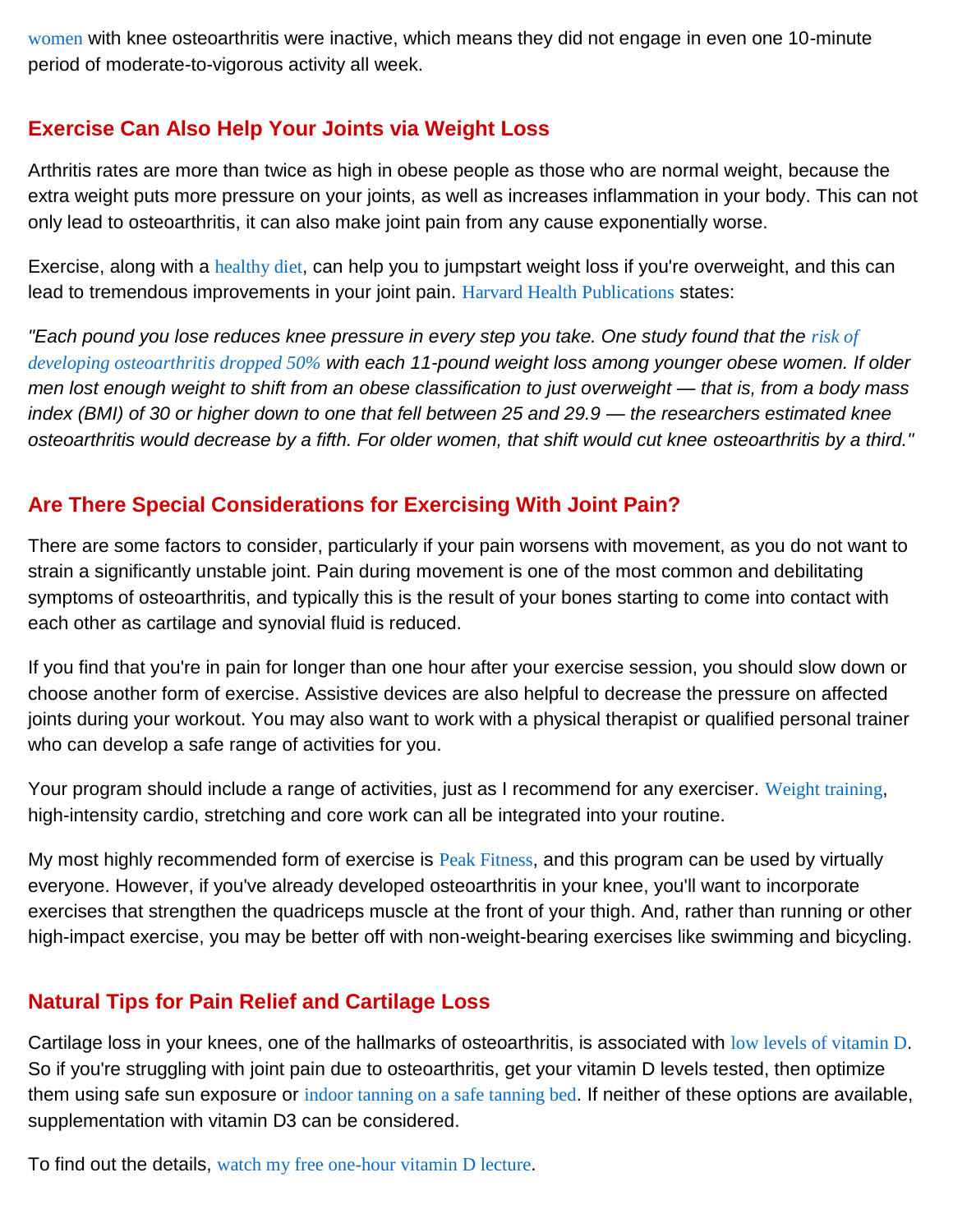In addition, when exposed to sunshine your skin produces two types of sulfur: cholesterol sulfate, and vitamin D3 sulfate. Sulfur plays a vital role in the structure and biological activity of both proteins and enzymes. If you don't have [sufficient amounts of sulfur](http://articles.mercola.com/sites/articles/archive/2011/09/17/stephanie-seneff-on-sulfur.aspx) in your body this deficiency can cascade into a number of health problems, including impacting your joints and connective tissues.

In addition to making sure you're getting high amounts of sulfur-rich foods in your diet, such as high-quality (organic and/or grass-fed/pastured) beef and poultry, Dr. Stephanie Seneff, a senior scientist at MIT, recommends soaking your body in magnesium sulfate (Epsom salt) baths to compensate and counteract sulfur deficiency. She uses about 1/4 cup in a tub of water, twice a week. It's particularly useful if you have joint problems or arthritis.

As for supplements, methylsulfonylmethane, commonly known by its acronym, MSM, is also an option. MSM is an organic form of sulfur and a potent antioxidant, naturally found in many plants.

For dealing with joint pain, I suggest you avoid anti-inflammatory drugs like non-steroidal anti-inflammatories (NSAIDs) and analgesics, like Tylenol, which are often recommended to osteoarthritis patients. Chronic use of these types of medications is associated with significant, and very serious side effects such as kidney and/or liver damage.

Safer, and very effective, options to help relieve joint pain include:

 **Eggshell membrane:** The eggshell membrane is the unique protective barrier between the egg white and the mineralized eggshell. The membrane contains elastin, a protein that supports cartilage health, and collagen, a fibrous protein that supports cartilage and connective tissue strength and elasticity.

It also contains transforming growth factor-b, a protein that supports tissue rejuvenation, along with other amino acids and structural components that support the stability and flexibility of your joints by providing them with the building blocks needed to build cartilage.

 **Hyaluronic acid (HA):** Hyaluronic acid is a key component of your cartilage, responsible for moving nutrients into your cells and moving waste out. One of its most important biological functions is the retention of water… second only to providing nutrients and removing waste from cells that lack a direct blood supply, such as cartilage cells.

Unfortunately, the process of normal aging reduces the amount of HA synthesized by your body. Oral hyaluronic acid supplementation may effectively help most people cushion their joints after just 2 to 4 months.

- **Boswellia:** Also known as boswellin or "Indian frankincense," this Indian herb is one treatment I've found to be particularly useful against arthritic inflammation and associated pain. With sustained use, boswellia may help maintain steady blood flow to your joints, supporting your joint tissues' ability to boost flexibility and strength.
- **Turmeric / curcumin:** A study in the [Journal of Alternative and Complementary Medicine](http://www.ncbi.nlm.nih.gov/pubmed/19678780) found that taking turmeric extracts each day for six weeks was just as effective as ibuprofen for relieving knee osteoarthritis pain. This is most likely related to the anti-inflammatory effects of [curcumin](http://articles.mercola.com/sites/articles/archive/2011/06/27/safe-and-effective--alternative-to-motrin-for-arthritis.aspx) -- the pigment that gives the turmeric spice its yellow-orange color.
- **Animal-based omega-3 fats:** These are excellent for arthritis because omega-3s are well known to [help reduce inflammation](http://articles.mercola.com/sites/articles/archive/2011/05/10/omega3-fats-shown-to-decrease-risk-of-dying-from-inflammatory-diseases.aspx). Look for a high-quality, animal-based source such as krill oil.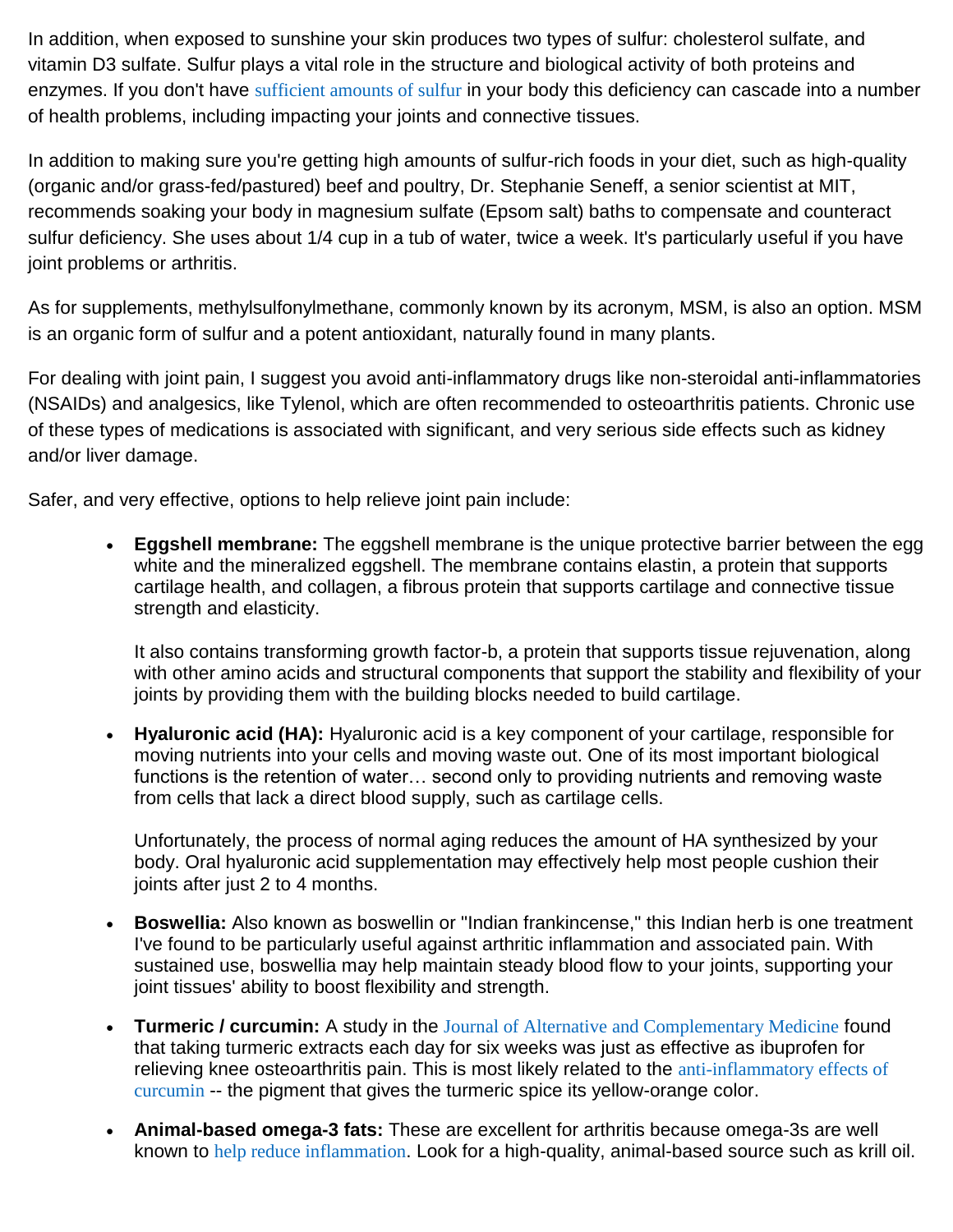**Astaxanthin:** An anti-inflammatory antioxidant that affects a wide range of inflammation mediators, but in a gentler, less concentrated manner and without the negative side effects associated with steroidal and non-steroidal anti-inflammatory drugs. And it works for a high percentage of people. In one study, more than [80 percent of arthritis sufferers improved](http://www.ncbi.nlm.nih.gov/pubmed/12727382) with astaxanthin.

## **A Final Point about Glucosamine and Chondroitin**

You've probably heard that glucosamine and chondroitin (two animal products marketed as food supplements) can help relieve symptoms of osteoarthritis such as joint pain. However, the results from studies evaluating these supplements have been mixed, and many do not appear to be getting any significant relief from either glucosamine or chondroitin.

Further, while generally considered to be free of side effects, some people do experience gastrointestinal upset from it. Chondroitin molecules are large, making it difficult for your body to digest, which could be what causes problems for some people.

Also, only a small fraction of the glucosamine you take is actually utilized by your body. In the case of pills and capsules, the studies demonstrate that only about 15-20% is absorbed. The steps outlined above, however, should help to significantly slow down any further deterioration or loss of motion in your joints, along with help to alleviate pain.

#### **Sources and References**

- [Harvard Health Publications 2011](http://www.health.harvard.edu/healthbeat/the-secret-to-joint-pain-relief-exercise?e=mkester%40nci.com&j=28081960&l=16278673_HTML&mid=148797&u=323662523&jb=0)
- $\bullet$
- 
- $\bullet$
- $\bullet$
- $\bullet$
- 
- $\bullet$
- $\bullet$
- $\bullet$
- $\bullet$
- 
- $\bullet$

 $\bullet$ 

- $\bullet$
- $\bullet$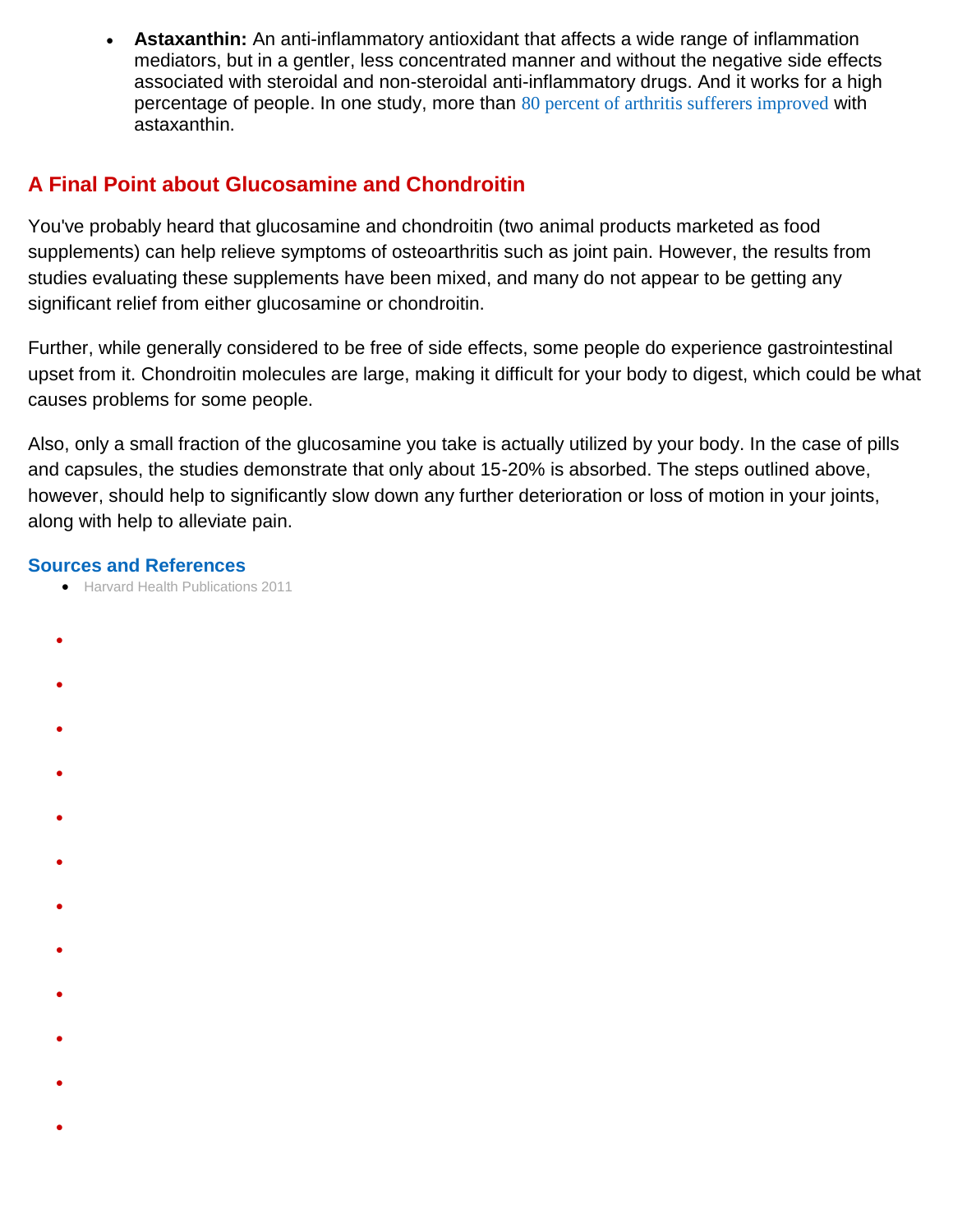# **Top 10 Reasons to Strength Train**

#### **November**

#### **By Kathy Smith**

Strength training is an integral part of a well-rounded exercise program, and is recommended for all ages, including [kids](http://fitness.mercola.com/sites/fitness/archive/2010/11/25/kids-benefit-from-strength-training.aspx) and seniors.

Many still make the mistake of equating weight training with "bulking up."

Please understand that strength training is not just about "looking good."

It's also an [important part of maintaining a healthy weight](http://fitness.mercola.com/sites/articles/archive/2009/09/12/10-Reasons-Why-Exercise-is-Good-for-Your-Weight.aspx), strengthening your bones, and improving your body's posture, range of motion and functionality..

But that's just the beginning … below are 10 more reasons why strength training should be a regular part of your workout routine.

## **10 Reasons to Add Strength Training to Your Workouts**

- **10. Last time you tried to open a jar of olives you gave up and settled for a box of crackers. Why?**
- **You're losing it, baby!**
- When it comes to muscle mass, we all experience a scary little process I call "The Great Decline."
- Every decade we lose muscle mass, and as we age the percentage of loss just keeps accelerating. By age 60, the average person will have lost one-third of his/her muscle mass.
- The good news: you can reverse it with resistance training. There's no age limit on your ability to add muscle and stop The Great Decline.
- **9. The phrase "Sitting AROUND the house" has more than one meaning -- and you'd like to avoid one of them.**
- If you're reading this article, chances are you're interested in maintaining or losing weight. Too many people try to drop inches with diet alone, or by walking endlessly on the treadmill. My DVD 2 pack title says it all: *[Lift Weights to Lose Weight](http://www.kathysmith.com/s/kathy-smith/lift-weight-to-lose-weight)*.
- Here's the bottom line: a pound of muscle burns 35 to 50 calories a day, just by sitting there on your body. A pound of fat? It burns about 3 to 5 calories a day.
- **8. Your idea of "getting dairy in your diet for calcium" is a pint of Ben & Jerry's ... so it's time to bone up.**
- In your 30's, bone mass generally reaches its maximum level of growth. Then, in your 40's, it's another decline: your bone mass starts gradually decreasing. Once again, dumbbells save the day, as strength training maintains or even increases bone mass as you age.
- **7. Last time you slipped in the shower, you almost reenacted the "I've fallen and I can't get up" commercial.**
- Poor balance and lack of muscular strength can result in falls, leading to fractures, broken bones, and worse. When performed properly, strengthening exercises increase flexibility and balance -- so you can stay on your toes.
- **6. Heart disease is sooooo 2007.**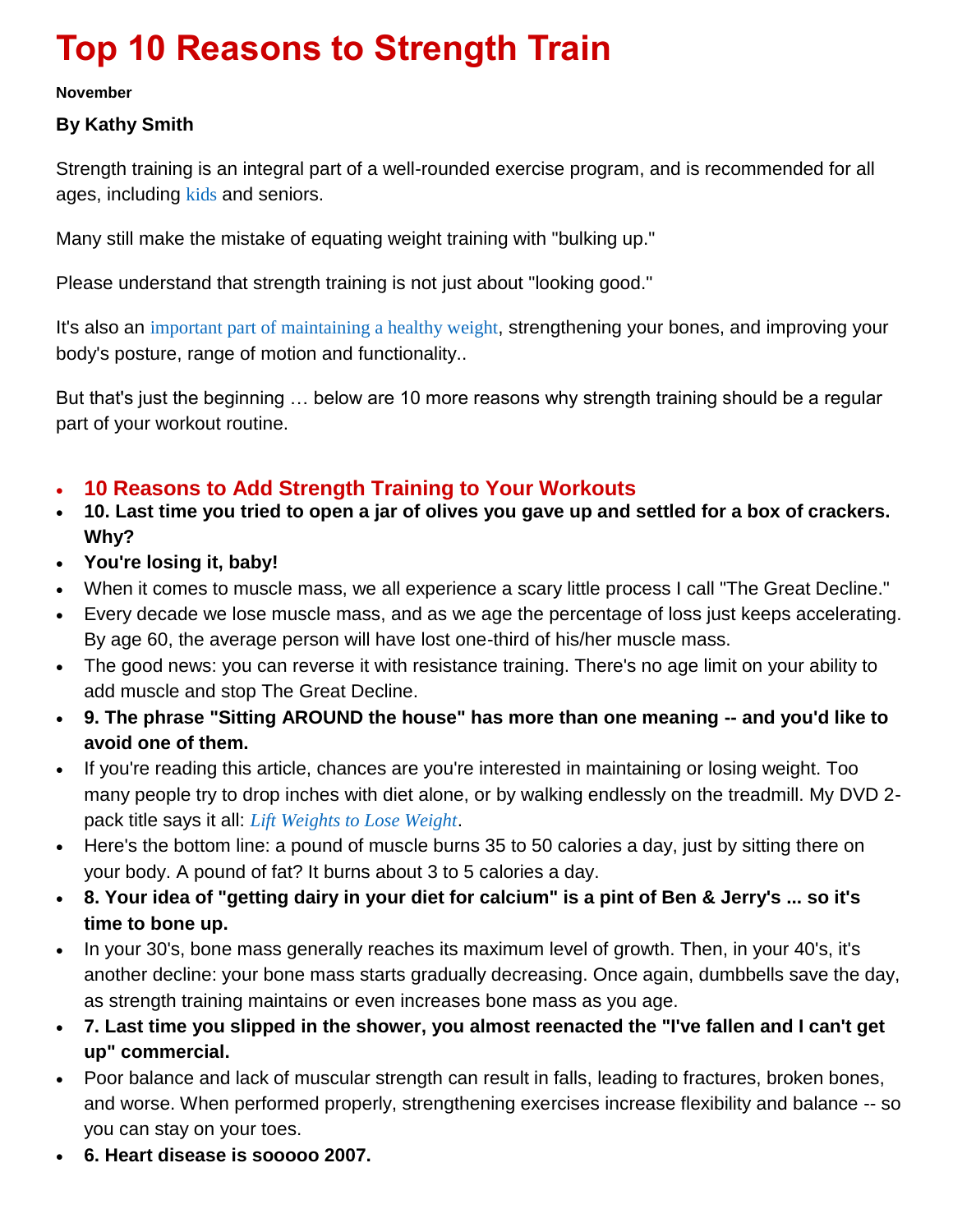- Heart disease risk is lower when your body is lean. The American Heart Association recommends strength training as a way to reduce risk of heart disease -- it helps you lose visceral fat, the most dangerous type of fat when it comes to cardiovascular health.
- **5. For you, the idea of offering a piggy-back ride to a child is as horrifying as the latest** *Saw* **sequel.**
- Got back pain or posture issues? The best non-surgical alternative for remedying back problems is strength training. A strong core supports your lower back and protects you from injury, and strong back muscles contribute to good posture.
- The bonus: good posture naturally makes your abdomen look flatter.
- **4. Bladder-control issues bring back painful schoolyard memories.**
- Muscular agility is proven to help prevent incontinence. Moving on.
- **3. Psssst ... There are wild rumors going around that better sex can be ENJOYABLE. But you didn't hear it from me. Shhhh …**
- Resistance training is a must when it comes to reshaping your body, targeting "trouble spots," and transforming your figure into a younger, fitter, and, yes, sexier you. Not only does it help you improve your state of mind and ensure that you look terrific in a bathing suit ... but building muscle actually improves sexual function. (Before you run away from the computer to pick up your dumbbells, hang tight. We're almost finished here.)
- **2. Lifting a bag of groceries doesn't have to be the greatest achievement of your day. Let's aim a little higher with our goals, shall we?**
- Nothing trains your body to perform functional movement for everyday living (bending, twisting, lifting, and reaching) like strength training. My *Lift Weights to Lose Weight* 2-pack gives you the best of both worlds: a fat-burning, muscle-toning workout for beginners and seasoned pros, with an added "twist" of core-strengthening exercises that improve your body's balance and functional abilities.
- **1. I said so!**
- OK, all jokes aside ... Don't start your resistance training routine just because I told you to. Do it because you need to start building muscle now -- for all the reasons I just mentioned. Do it because muscle is about better coordination, agility and balance. Do it because muscle is about staying active and empowering yourself to enjoy life on a fuller level, from the boardroom to the bedroom.
- Do it because muscle revolutionizes your metabolism, transforms your body from the inside out, and is your best bet for reversing the aging process. In short, do it because muscle is about all the things you associate with youth -- and the clock is ticking for each and every one of us.



#### *About the Author*

- *Kathy has stood at the forefront of the fitness and health industries for more than thirty years with a collection of books, videos, audios and DVD's on walking, cardiovascular health, nutrition, strength training, yoga, Pilates, menopause, dance, and all-things-exercise.*
- *As President of Kathy Smith Lifestyles, she has sold over \$500 million in lifestyle products and fitness equipment. In addition to her DVD library, Kathy is an accomplished author, with bestselling titles including "Feed Muscle Shrink Fat Diet" and "Moving Through Menopause". She has also*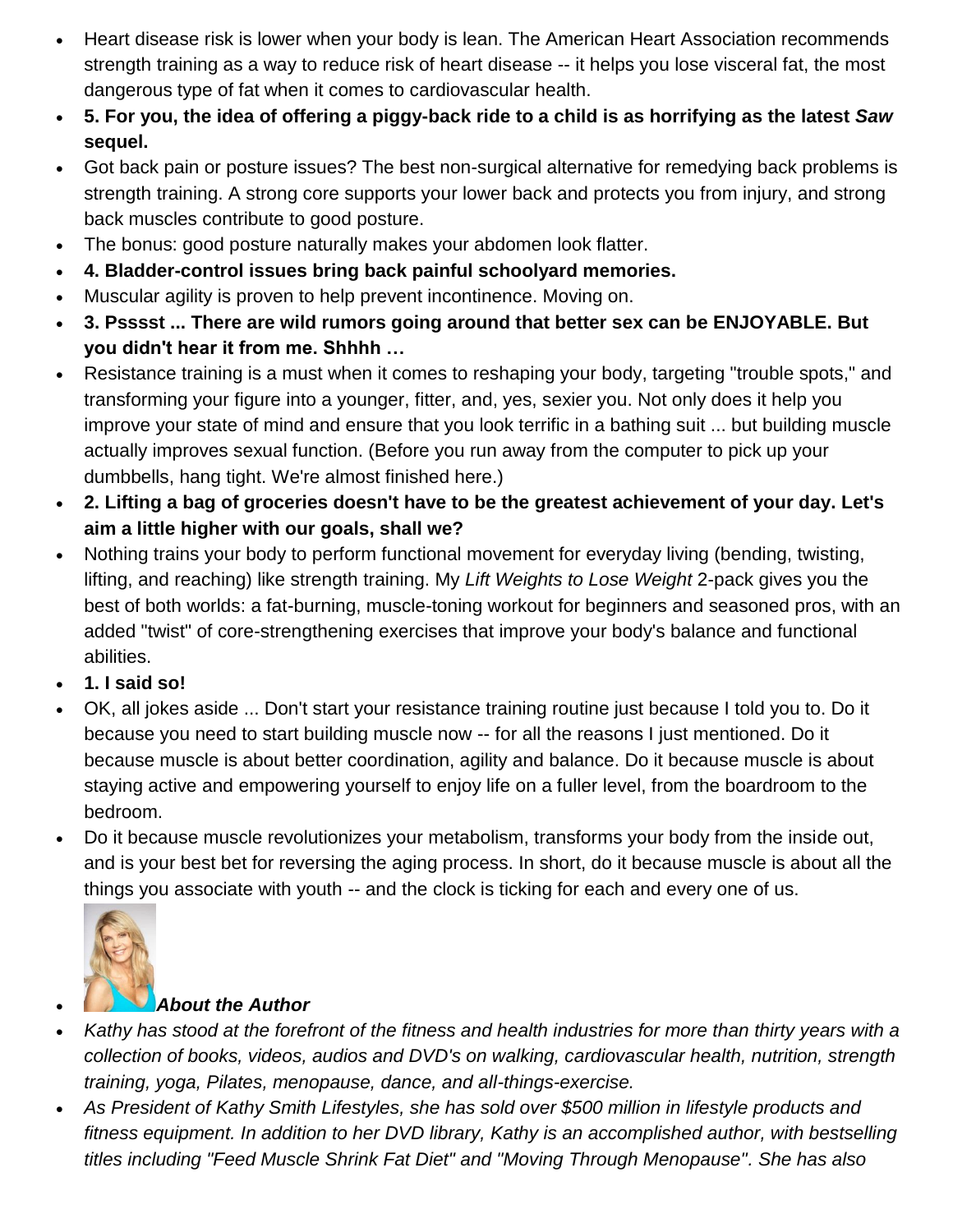*contributed her expertise on health and wellness to countless media outlets, including the LA Times, USA Today, The Today Show, Oprah, The View, Larry King Live, and many more. Smith recently launched Ageless with Kathy Smith, a new age-fighting DVD workout line with awardwinning producer [Acacia](http://www.acacialifestyle.com/). The first workout, Staying Strong, was released in May 2011, with Total Body Turnaround coming out nationwide in November 2011.* 

- *Kathy has teamed up with [Pivotal 5](http://www.pivotal5.com/), the industry trendsetter in hand held fitness, to successfully launch two lines of products. In 2009, Kathy Smith partnered with Rejuvenation Prevention + Rehabilitation™ to create a line of seven products targeting the "Actively Ageless". These products pioneered the category of fitness over forty targeting key areas of interest including toning and firming to balance and mobility. Each item comes complete with DVD featuring Kathy Smith's uniquely designed workouts targeting total body fitness and overall wellness. In 2010, Smith helped develop the Kathy Smith Healthy Living brand exclusively for Ross Dress for Less® stores. This exclusive brand promotes the active living across all fitness levels with the Healthy Living System to guide customers to the correct equipment based on their fitness goals.*
- *Kathy can be reached at [KathySmith.com](http://www.kathysmith.com/).*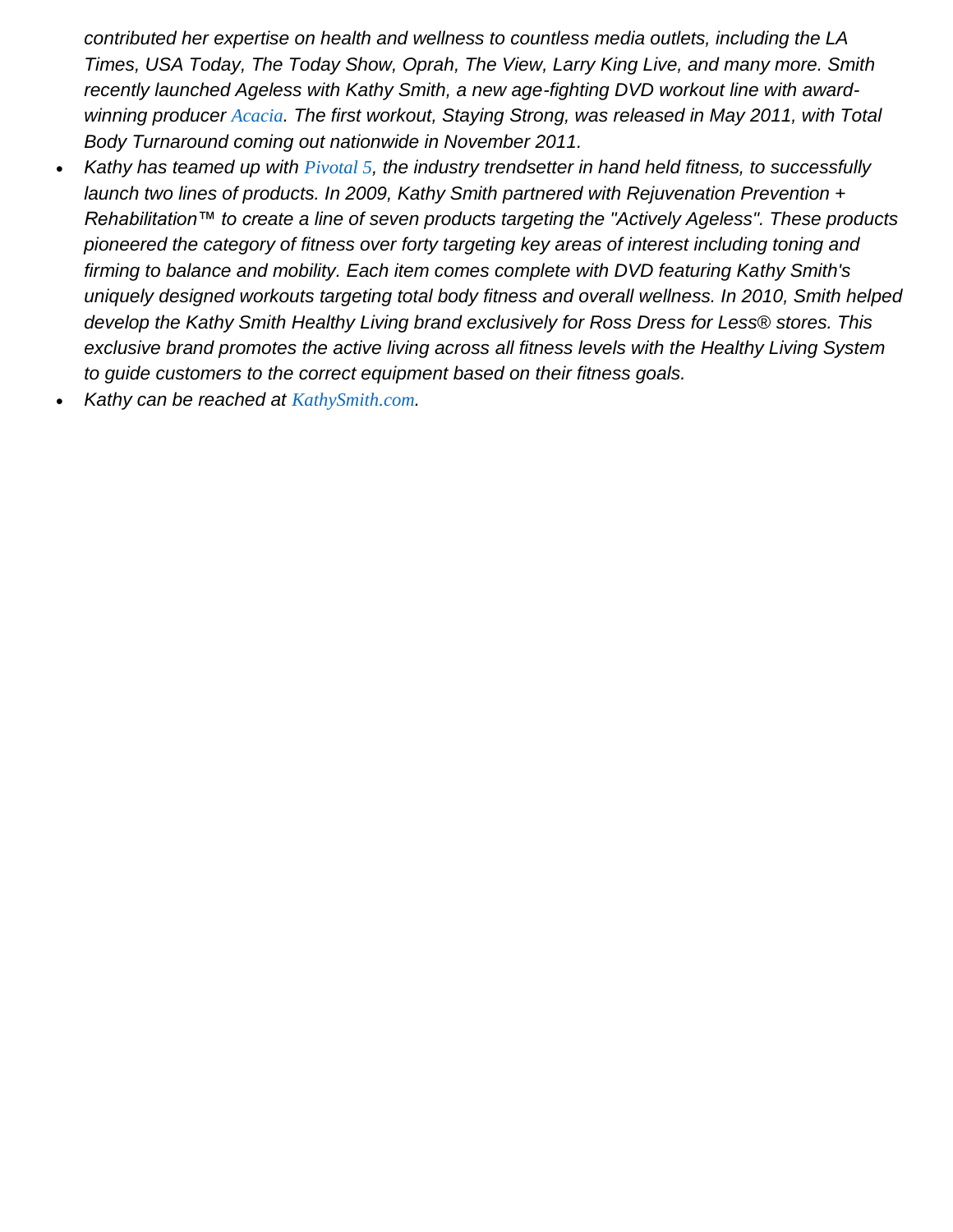#### **50-60% of People Put Their Life at Risk by Avoiding This. Do You? October 21 2011 By Dr. Mercola**

[A report summarizing data](http://www.cdc.gov/nchs/data/series/sr_10/sr10_249.pdf) from the 2009 National Health Interview Survey conducted by the Centers for Disease Control and Prevention provides national estimates for a broad range of health measures for the U.S. population.

Estimates were calculated for selected chronic conditions, selected mental health characteristics, functional limitations, health status, health care access, and health behaviors.

One set of data looked at physical leisure-time activity. The survey showed that:

- 33 percent of adults were considered "inactive"
- 35 percent of adults engaged in leisure-time physical activity on a regular basis
- More than half of adults over the age of 18 never engaged in any vigorous leisure-time physical activity lasting 10 minutes or more per week
- 28 percent of adults engage in periods of vigorous leisure-time physical activity lasting more than 10 minutes or more, three or more times per week
- Men engaged in leisure-time physical activity on a regular basis more often than women.

#### [According to the report](http://www.cdc.gov/nchs/data/series/sr_10/sr10_249.pdf):

*"Regarding vigorous leisure-time physical activity, 50 percent of men never engaged in periods of vigorous leisure-time physical activity lasting 10 minutes or more per week compared with 60 percent of women. Thirty-one percent of men engaged in such activities three or more times per week compared with 25 percent of women."*

#### **The Importance of Remaining Physically Active**

The fact that more than half of all American adults NEVER engage in any type of physical exercise at all is troubling because such profound lack of exercise can have severe health repercussions. The reason why women are less active than men may be because men in general tend to be more involved with group sports. Women also tend to carry a heavier burden running the household and caring for children, often working as well, which leaves less time for leisure activities.

Whatever your reasons, regardless of your sex, a growing body of research clearly shows that "exercise deficiency" threatens your overall health and mental well-being, and shortens your lifespan.

For example:

• In one 2010 [study, published by the American Cancer Society](http://aje.oxfordjournals.org/content/172/4/419.abstract), women who spent six hours a day sitting down increased their risk of death by 37 percent compared to those who spent less than three hours a day sitting down.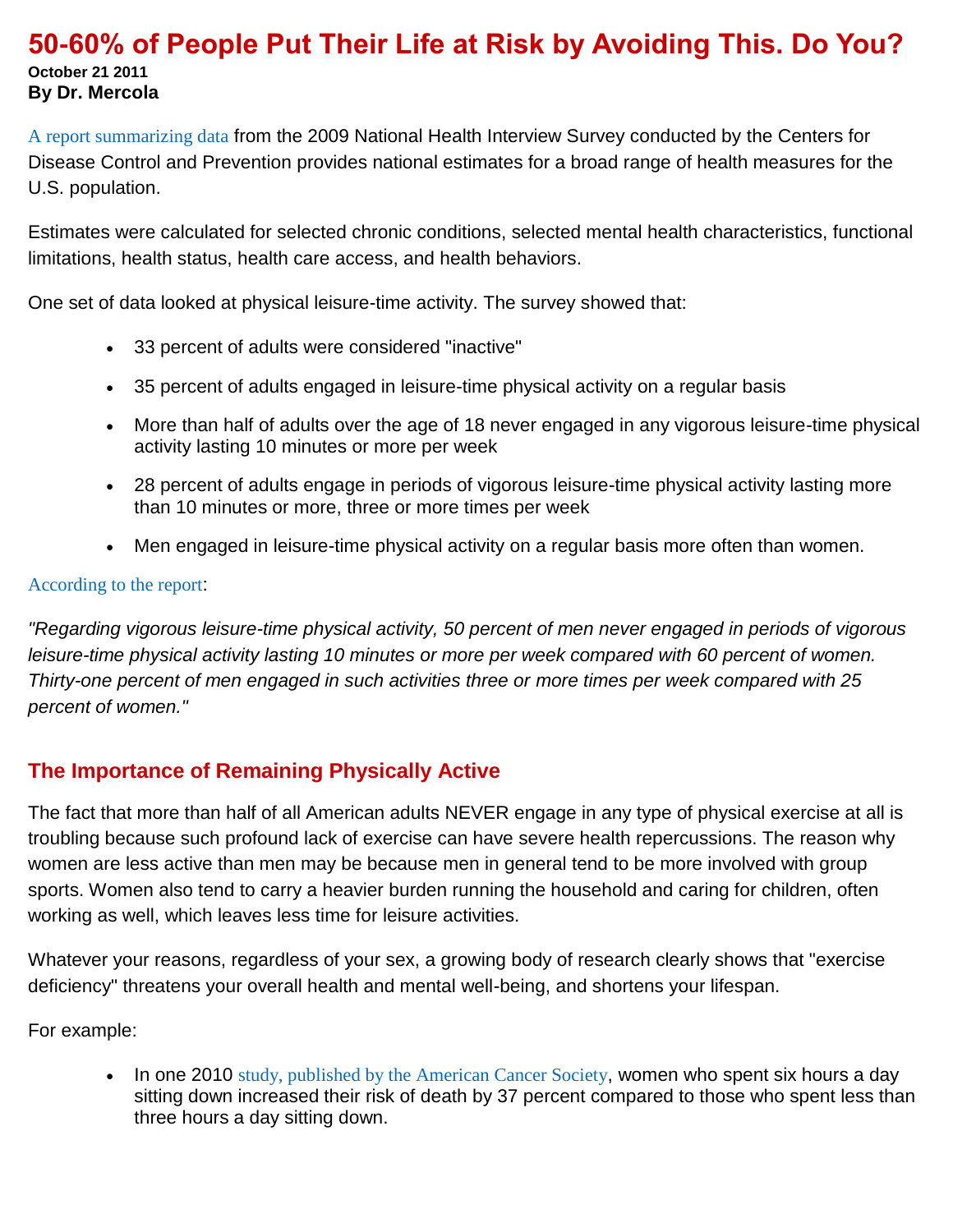- According to a 2009 study in *[Medicine and Science in Sports and Exercise](http://www.ncbi.nlm.nih.gov/pubmed/19346988)*, the more time you spend sitting down, the greater your risk of dying from all causes.
- Less physical activity leaves you more prone to depression because you have lower levels of endorphins or feel-good hormones. Numerous studies have demonstrated that exercise may in fact the one of [the most powerful strategies for depression](http://fitness.mercola.com/sites/fitness/archive/2010/07/10/is-exercise-the-best-drug-for-depression.aspx), out-performing anti-depressants.
- A study featured in *[Clinical Cardiology](http://www.ncbi.nlm.nih.gov/pubmed/19301295)* showed that morbidly obese individuals those with body mass indexes between 40 and 49.9 – spent on average just over 23 hours and 50 min per day either sleeping or engaged in sedentary activity, and took less than 2,500 steps daily, which is far below the recommended 10,000 steps for healthy living. Needless to say, obesity has been linked to five of the top 10 diseases with the highest mortality rates: cancer, cardiovascular disease, diabetes, hypertension, and stroke.
- Obesity and physical inactivity makes your body less sensitive to the glucose-lowering effects of insulin. Insulin resistance leads to higher blood levels of insulin, which can increase your risk of at least [20 serious diseases and health conditions that are directly attributable to being overweight](http://articles.mercola.com/sites/articles/archive/2008/09/02/20-diseases-and-conditions-directly-attributable-to-being-overweight.aspx). As for overweight children, teens and young adults, it's important to realize that carrying excess weight early in life increases the number of years they're exposed to all the health risks associated with obesity.

The benefits of regular exercise are so numerous, summarizing them all would easily require an entire book or two, but below are a dozen examples. For more information about how exercise can help you prevent or treat the following conditions, please review the hyperlinked articles:

| <b>Boost your IQ</b><br>and think better | Manage arthritis                    | <b>Fight depression</b>                                        | Lose weight                                                                 |
|------------------------------------------|-------------------------------------|----------------------------------------------------------------|-----------------------------------------------------------------------------|
| Lower your<br>blood pressure             | Lower your risk<br>of heart disease | Lower your risk of<br>diabetes and<br>reverse pre-<br>diabetes | Reduce your risk<br>of cancer and<br>improve your<br>chances of<br>recovery |
| Fight off a cold                         | Cure insomnia                       | <b>Build strong bones</b><br>and relieve<br>chronic knee pain  | Slow down your<br>aging process                                             |

## **Two Factors Influenced by Exercise Account for Many of its Health Benefits**

While the biological influence of exercise cannot easily be summed up, I'd like to point out two factors that are strongly influenced by physical activity, which helps explain how the benefits of exercise can be so farreaching:

1. Exercise reduces your insulin levels and helps normalize your insulin receptor sensitivity, and this is the single most important physical factor responsible for decelerating and preventing nearly every chronic disease known to man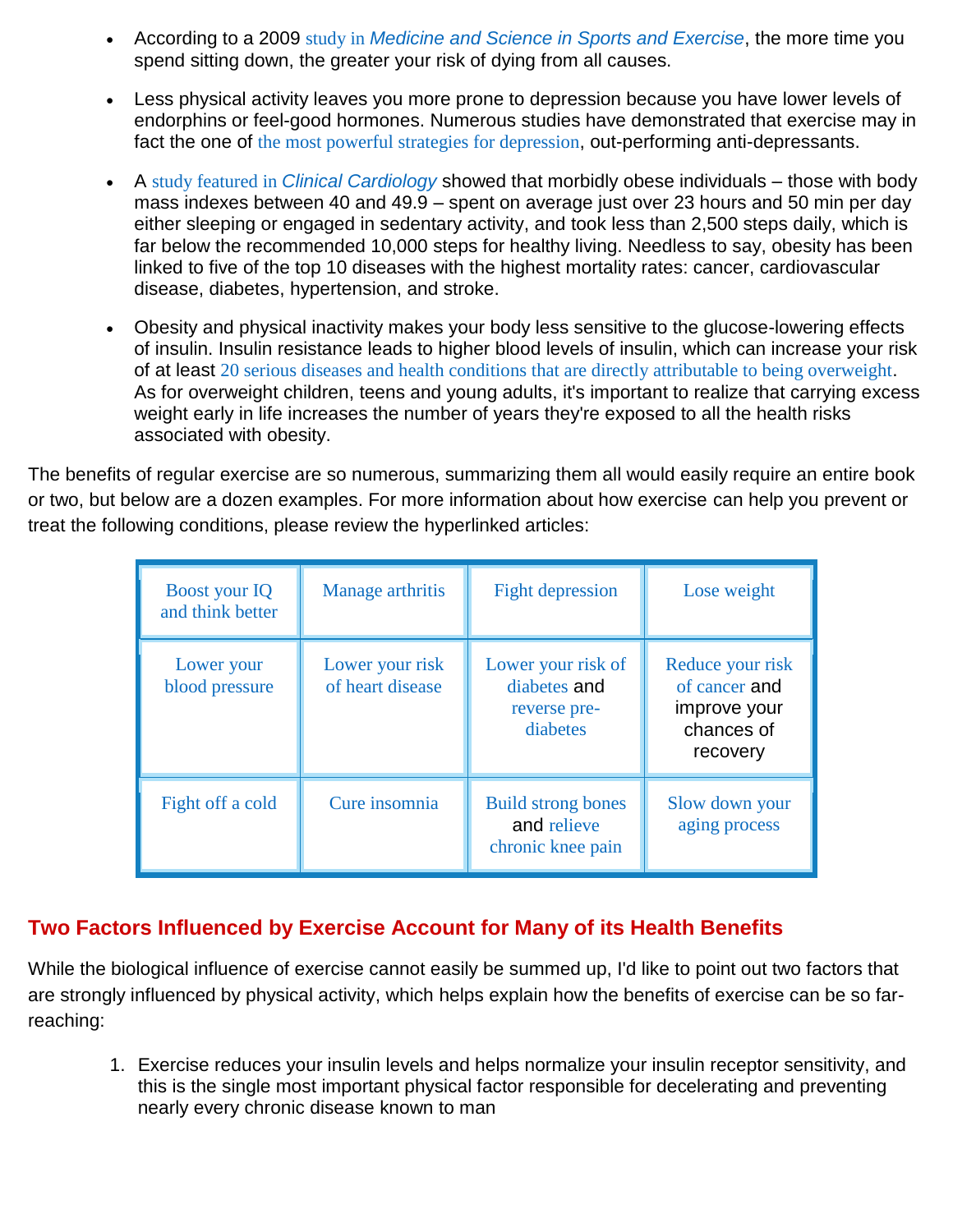2. Exercise helps prevent telomere shortening, which drives cellular aging, making it a very powerful anti-aging strategy. It does this by activating the enzyme telomerase, which stabilizes telomeres, producing an anti-aging effect at the cellular level. Research indicates physically active people have significantly less erosion of telomeres than even healthy, non-smoking, but sedentary folks.

## **How to Overcome Resistance to Exercise**

Probably the most common reason people give for not exercising is that they don't have enough time. I would ask you to start thinking about exercise as being every bit as important as eating, sleeping and breathing. This is precisely what I do and I can confidently assure you that I work my schedule around my exercise. I rarely let anything ever interfere with it. I seek to work out every day, but nearly always alternate hard workouts with easy ones like Pilates or Power Plate stretching. My hard workouts are once a week doing a Peak Fitness workout on the elliptical, and three strength training days.

Once you start viewing it as a necessity rather than a 'leisure activity,' you may finally discover that there's time for it after all. The trick to making time for exercise is to view it as a *non-negotiable* part of your day. You need to place a high priority on it and schedule your day around the exercise; not the other way around. Another way to look at it is to view exercise as a drug, and actually write out a prescription for it, based on factors such as:

- your current physical condition
- your fitness goals
- your health concerns
- activities you enjoy
- best time of day for you to workout

A great tool for creating your own exercise prescription is my [Daily Exercise Table](http://www.mercola.com/nutritionplan/exercise_table.htm). If you are overweight or have other health concerns, your goal should be to do Sprint 8's up to three times per week and once you reach your ideal body weight cut back to one or two per week. Remember if you are doing these workouts properly, you should really never do it more than three times a week. Additionally you should add strength workouts to your regimen as the increased muscle mass will help reduce fat.

As for age, please don't use that as an excuse because no matter what your age, exercise can provide enormous benefits for your health. And it actually becomes [increasingly important with age](http://fitness.mercola.com/sites/fitness/archive/2011/05/17/exercises-to-improve-your-balance-crucial-as-you-age.aspx). Ditto for pregnant women and [those with serious diseases like cancer](http://fitness.mercola.com/sites/fitness/archive/2010/06/26/new-cancer-guidelines-exercise-during-and-after-treatment.aspx). Within the last two years, health authorities have begun urging people in both of these categories to engage in regular exercise to [promote a healthy pregnancy](http://articles.mercola.com/sites/articles/archive/2009/08/25/Exercise-is-Healthy-for-Mother-and-Child-During-Pregnancy.aspx) and successful recovery.

# **Getting Back Into the Exercise Groove**

If you're just getting back into exercising, you'll need to work your way up slowly. Trying to do too much at once can lead to burnout and make you less likely to continue your program. To start, you might try walking interspersed with a period of fast walking to incorporate [the Peak Fitness ideology](http://fitness.mercola.com/sites/fitness/archive/2010/06/26/10-minutes-of-exercise-yields-hourlong-effects.aspx). Then, as your body grows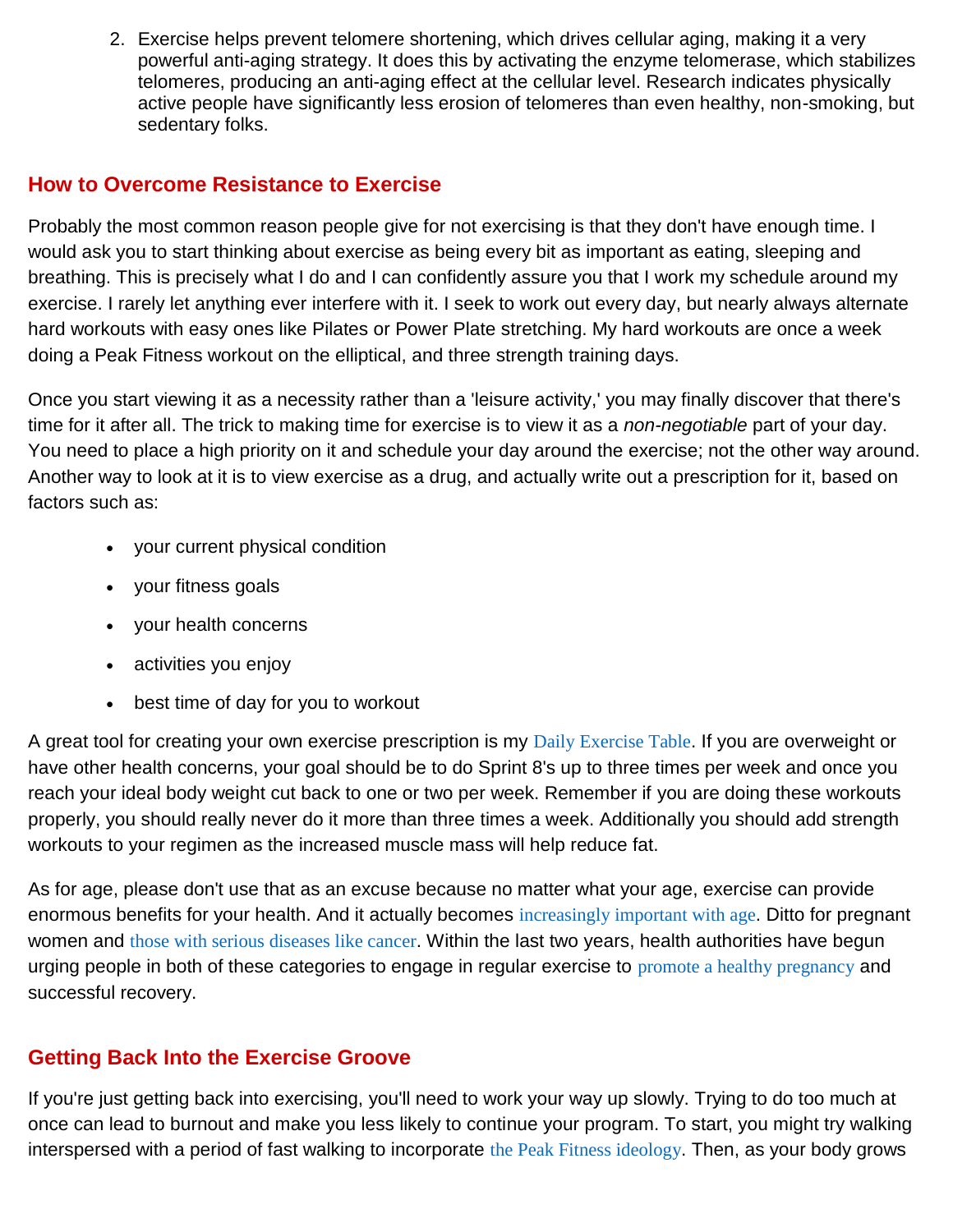more conditioned, you can increase to a higher intensity workout. A sound, well-rounded regimen will include the following types of exercises:

- High intensity interval exercises
- Conventional aerobics
- Strength training
- Core exercises like Pilates
- Stretching like Yoga or active isolated stretching

If you experience emotional resistance, you may want to try a few of the recommendations from the article [Five Ways to Pick up the Exercise Habit Again](http://articles.mercola.com/sites/articles/archive/2009/01/20/five-ways-to-pick-up-the-exercise-habit-again.aspx). As you remove the emotional resistance that is keeping you from exercising, and plan regular workouts to fit into your schedule, you'll have an easier time sticking to your exercise routine. And the more you exercise -- and therefore the more benefits you experience -- the more addictive it becomes.

At that point, you won't need enormous levels of discipline. You'll simply feel so good, you won't want to stop and lose that feeling.

#### **Sources and References**

[Summary Health Statistics for U.S. Adults December 2010](http://www.cdc.gov/nchs/data/series/sr_10/sr10_249.pdf)

# **The Key Most Arthritis Sufferers are Not Doing Enough of**

#### **September 01 2011**

It is known that being physically active is one of best ways people with arthritis can improve their health. However, a new study shows that more than half of women and 40 percent of men with arthritis are mostly sedentary.

Researchers asked more than 1000 people with radiographic knee osteoarthritis to wear an accelerometer in order to measure their physical activity for one week. Participants were deemed inactive if they failed to sustain a 10-minute period of moderate-to-vigorous activity over the entire week of wearing the accelerometer.

According to Science Daily:

*"A substantial 40.1 percent of men and 56.5 percent of women studied were found to be inactive. While more than half of men engaged in significantly more moderate-to-vigorous activity than women, the majority of men who didn't fall into this category were spending their time in no to very light activity."*

## **Dr. Mercola's Comments:**

An estimated 27 million U.S. adults suffer from osteoarthritis, according to the [latest statistics available](http://www.cdc.gov/arthritis/data_statistics/arthritis_related_stats.htm) from the U.S. Centers for Disease Control and Prevention. The most common form of arthritis, osteoarthritis is a degenerative joint disease that usually affects your distal joints, or the joints at the end of your fingers and toes, and is generally attributed to wear-and-tear on your joints due to lifestyle, diet and aging.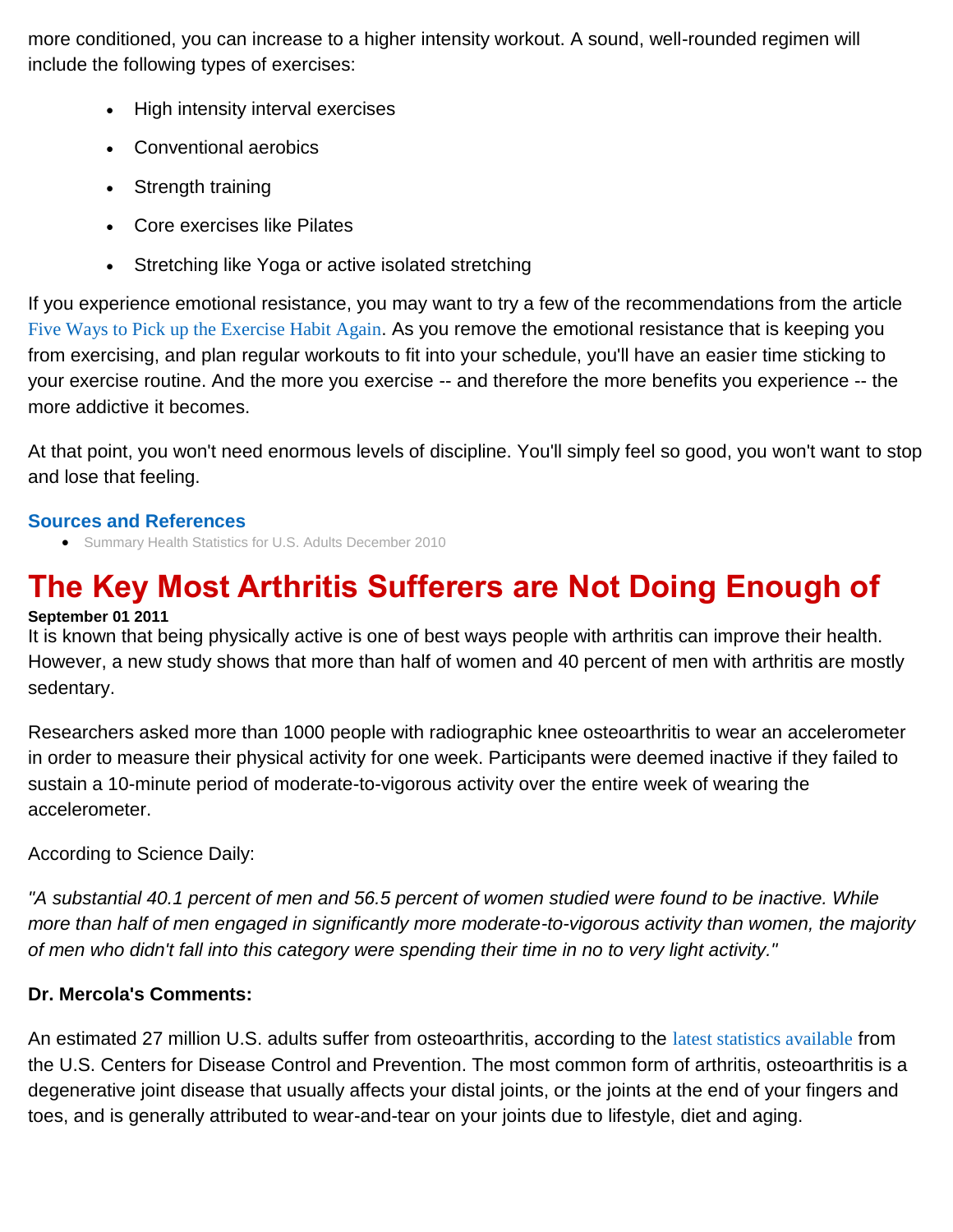Contrary to popular belief, if you have osteoarthritis exercise is absolutely crucial to your well-being. Unfortunately, many people with joint pain shun exercise, and a new study found that the number of exercisers with osteoarthritis is even lower than was thought.

## **If You Have Osteoarthritis, Buck the Trend of Being Inactive**

A new study from Northwestern University Feinberg School of Medicine outfitted over 111 adults with knee osteoarthritis with an accelerometer to measure their activity for one week. Over 40 percent of men and 56 [percent of women were deemed inactive](http://www.ncbi.nlm.nih.gov/pubmed/21792835), which means they did not engage in even one 10-minute period of moderate-to-vigorous activity all week. The recommended physical activity guidelines -- 150 minutes per week of moderate-intensity, low-impact activity -- were met by only 12.9 percent of men and 7.7 percent of women.

The lead researcher told [Science Daily](http://www.sciencedaily.com/releases/2011/08/110810141257.htm):

*"The fact that so many people with arthritis are inactive should be a wake-up call to physicians."*

Indeed, if physicians could instill the importance of exercise to their arthritis patients, many would benefit immensely.

## **How Does Exercise Benefit Osteoarthritis?**

Most people have little appreciation for how powerful exercise can be in preserving bone density and joint function, which can help prevent and alleviate osteoarthritis as you age. The notion that exercise is [detrimental to your joints is a misconception](http://articles.mercola.com/sites/articles/archive/2009/02/19/exercise-poses-no-danger-to-your-joints.aspx); there is no evidence to support this belief. It's simply a myth that you can 'wear down' your knees just from average levels of exercise and/or normal activity.

Instead, the evidence points to exercise having a positive impact on joint tissues -- if you exercise sufficiently to lose weight, or maintain an ideal weight, you can in fact reduce your risk of developing osteoarthritis.

Arthritis rates are more than twice as high in obese people as those who are normal weight, because the extra weight puts more pressure on your joints. This can not only lead to osteoarthritis, it can also make the condition exponentially worse. You will want to jumpstart your weight loss by eating a healthier diet based on the [principles of my nutrition plan](http://www.mercola.com/nutritionplan/index.htm), and then continue with appropriate exercise. (Making proper dietary choices is also one of the most profound ways to reduce inflammation, which is important if you have osteoarthritis,)

Whether you need to lose weight or not, however, exercise can help by reducing your joint pain and making it easier for you to perform daily tasks. This is important, as the pain of osteoarthritis has a tendency to lead to decreased activity, which in turn promotes muscle weakness, joint contractures, and loss of range of motion. This, in turn, can lead to more pain and loss of function, and even *less* activity.

Exercise can help you to break free from this devastating cycle.

# **How to Exercise Safely With Osteoarthritis**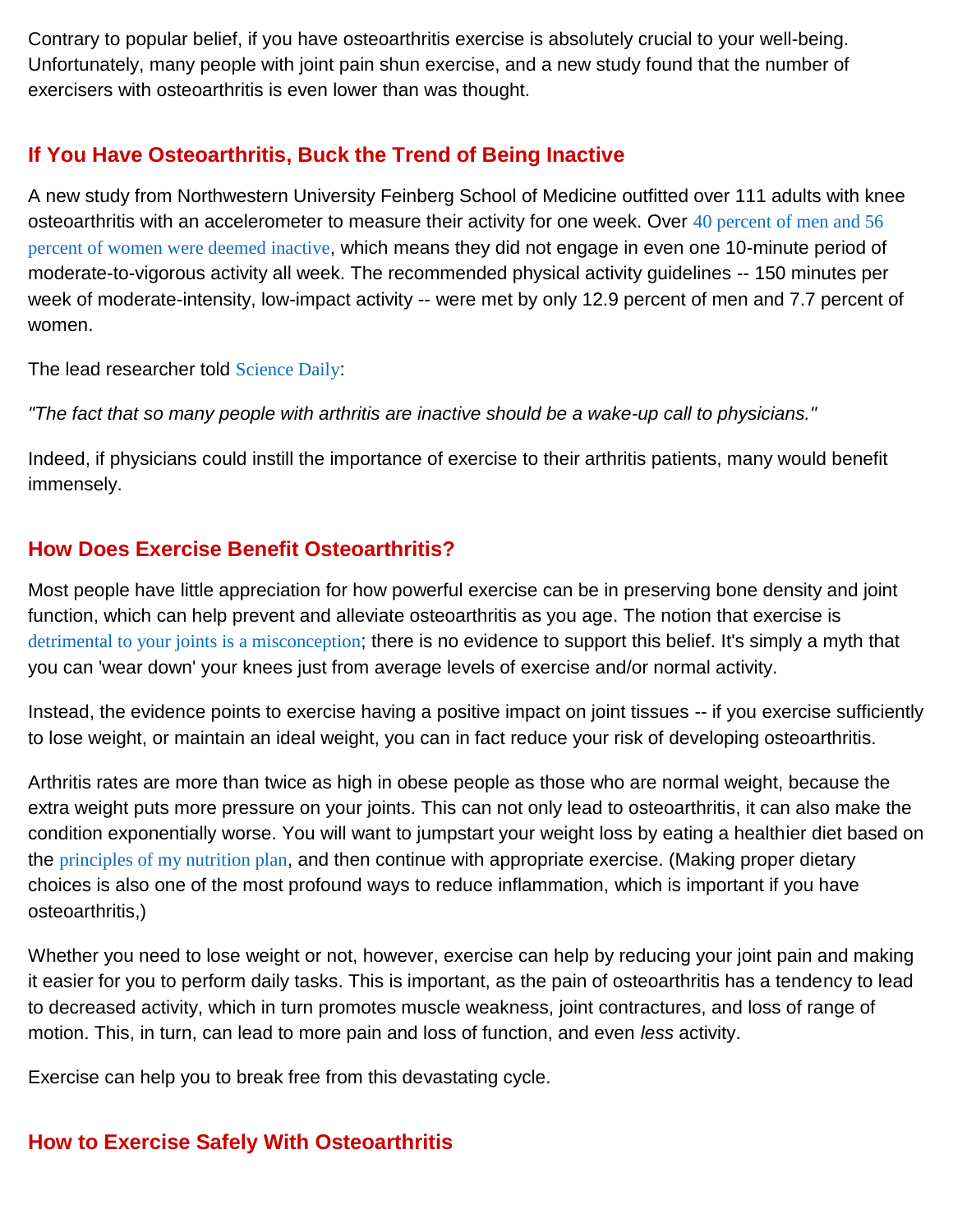Your program should include a range of activities, just as I recommend for any exerciser. [Weight training](http://fitness.mercola.com/sites/fitness/archive/2010/08/28/arthritis-patients-benefit-from-weight-training.aspx), high-intensity cardio, stretching and core work can all be integrated into your routine. My most highly recommended form of exercise is [Peak Fitness](http://fitness.mercola.com/sites/fitness/archive/2010/06/26/10-minutes-of-exercise-yields-hourlong-effects.aspx), and this program can be used by virtually everyone. However, if you've already developed osteoarthritis in your knee, you'll want to incorporate exercises that strengthen the quadriceps muscle at the front of your thigh. And, rather than running or other high-impact exercise, you may be better off with non-weight-bearing exercises like swimming and bicycling.

People with arthritis must be careful to avoid activities that aggravate joint pain. You should avoid any exercise that strains a significantly unstable joint.

If you find that you're in pain for longer than one hour after your exercise session, you should slow down or choose another form of exercise. Assistive devices are also helpful to decrease the pressure on affected joints during your workout. You may also want to work with a physical therapist or qualified personal trainer who can develop a safe range of activities for you.

# **What Can You do for Pain?**

Pain during movement is one of the most common and debilitating symptoms of osteoarthritis. Typically this is a result of your bones starting to come into contact with each other as cartilage and synovial fluid is reduced. If you don't take action it can become progressively worse until you are unable to carry out your normal daily activities.

You've probably heard that glucosamine and chondroitin (two animal products marketed as food supplements) can help relieve symptoms of osteoarthritis. However, the results from studies evaluating these supplements have been mixed, and many do not appear to be getting any significant relief from either glucosamine or chondroitin.

Further, while generally considered to be free of side effects, some people do experience gastrointestinal upset from it. Chondroitin molecules are large, making it difficult for your body to digest, which could be what causes problems for some people. It's also not clear, even after many studies, whether glucosamine affects blood sugar levels. In my opinion, people with diabetes or hypoglycemia should be cautious about taking glucosamine, and should carefully monitor their blood sugar levels if taking it.

Also, only a small fraction of the glucosamine you take is actually utilized by your body. In the case of pills and capsules, the studies demonstrate that only about 15-20% is absorbed.

As such, there do appear to be much better options for osteoarthritis pain, namely:

 **Eggshell membrane:** The eggshell membrane is the unique protective barrier between the egg white and the mineralized eggshell. The membrane contains elastin, a protein that supports cartilage health, and collagen, a fibrous protein that supports cartilage and connective tissue strength and elasticity.

It also contains transforming growth factor-b - A protein that supports tissue rejuvenation, along with other amino acids and structural components that support the stability and flexibility of your joints by providing them with the building blocks needed to build cartilage.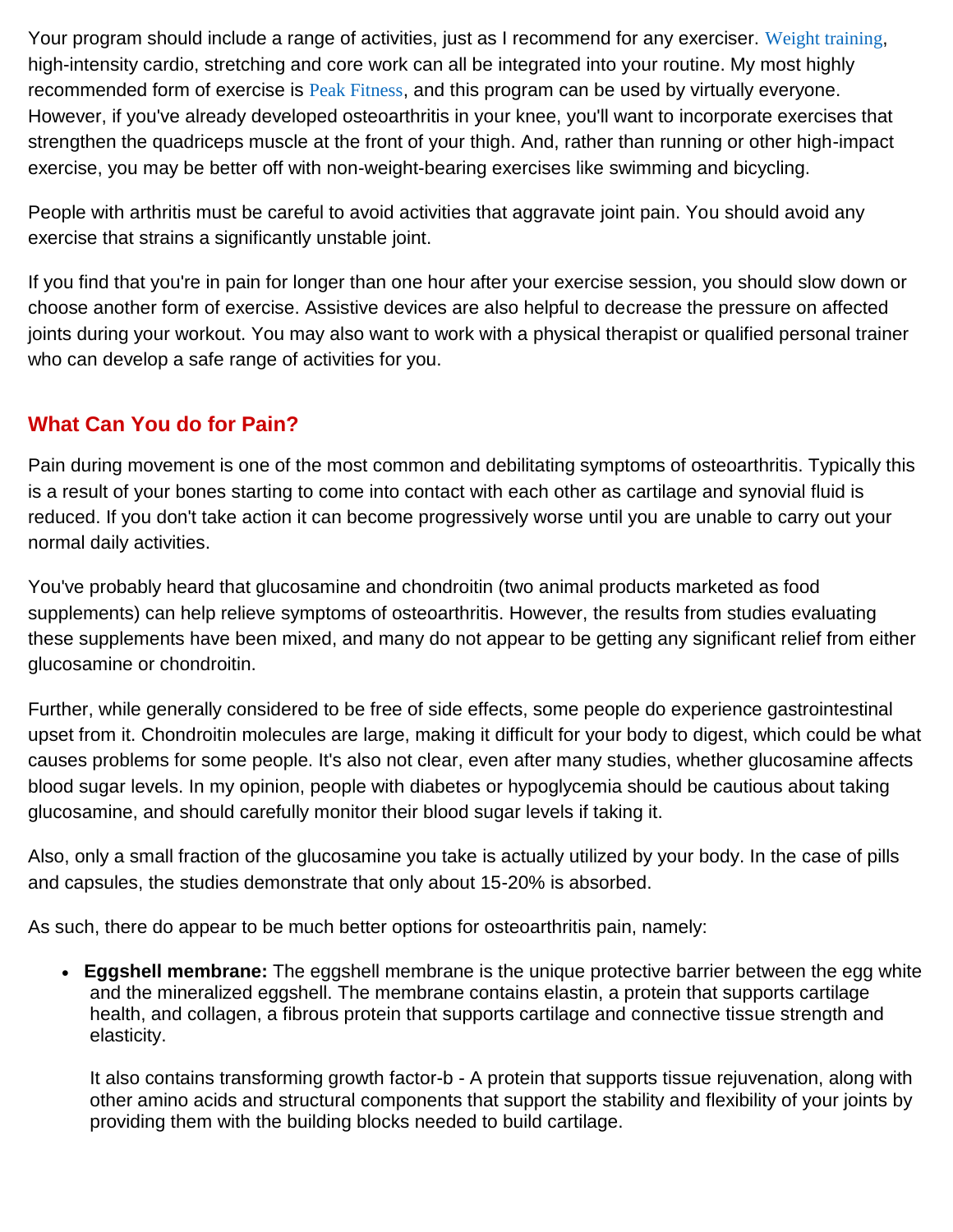**Hyaluronic acid (HA):** Hyaluronic acid is a key component of your cartilage, responsible for moving nutrients into your cells and moving waste out. One of its most important biological functions is the retention of water… second only to providing nutrients and removing waste from cells that lack a direct blood supply, such as cartilage cells.

Unfortunately, the process of normal aging reduces the amount of HA synthesized by your body. Oral hyaluronic acid supplementation may effectively help most people cushion their joints after just 2 to 4 months.

- **Boswellia:** Also known as boswellin or "Indian frankincense," this Indian herb is one treatment I've found to be particularly useful against arthritic inflammation and associated pain. With sustained use, boswellia may help maintain steady blood flow to your joints, supporting your joint tissues' ability to boost flexibility and strength.
- **Turmeric / curcumin:** A study in the [Journal of Alternative and Complementary Medicine](http://www.ncbi.nlm.nih.gov/pubmed/19678780) found that taking turmeric extracts each day for six weeks was just as effective as ibuprofen for relieving knee osteoarthritis pain. This is most likely related to the [anti-inflammatory effects of curcumin](http://articles.mercola.com/sites/articles/archive/2011/06/27/safe-and-effective--alternative-to-motrin-for-arthritis.aspx) -- the pigment that gives the turmeric spice its yellow-orange color.
- **Animal-based omega-3 fats:** These are excellent for arthritis because omega-3s are well known to [help reduce inflammation](http://articles.mercola.com/sites/articles/archive/2011/05/10/omega3-fats-shown-to-decrease-risk-of-dying-from-inflammatory-diseases.aspx). Look for a high-quality, animal-based source such as krill oil.

I suggest you avoid anti-inflammatory drugs like non-steroidal anti-inflammatories (NSAIDs) and analgesics, like Tylenol, which are often recommended to osteoarthritis patients, as chronic use of these types of medications is associated with significant, and very serious, side effects such as kidney and/or liver damage.

#### **One More Essential Tip if You Have Osteoarthritis …**

[Low levels of vitamin D](http://blogs.mercola.com/sites/vitalvotes/archive/2009/06/02/Vitamin-D-Prevents-Knee-Osteoarthritis.aspx) are associated with cartilage loss in your knees, and this is one of the hallmarks of osteoarthritis. The remedy, to make sure your vitamin D levels are optimized, is simple. It involves getting your blood levels tested, then optimizing them using safe sun exposure, [indoor tanning on a safe tanning bed](http://articles.mercola.com/sites/articles/archive/2009/08/18/Are-Tanning-Beds-Really-as-Dangerous-as-Arsenic-and-Mustard-Gas.aspx), supplementation with vitamin D3, or a combination of the above.

To find out the details, [watch my free one-hour vitamin D lecture](http://articles.mercola.com/sites/articles/archive/2008/12/16/my-one-hour-vitamin-d-lecture-to-clear-up-all-your-confusion-on-this-vital-nutrient.aspx).

While there is no "cure" for osteoarthritis, by exercising, eating right, optimizing your vitamin D levels and seeking natural, restorative options for pain, you can help to significantly slow down any further deterioration or loss of motion in your joints.

#### **Sources and References**

- [Science Daily August 10, 2011](http://www.sciencedaily.com/releases/2011/08/110810141257.htm)
- [Arthritis & Rheumatism July 26, 2011](http://www.ncbi.nlm.nih.gov/pubmed/21792835)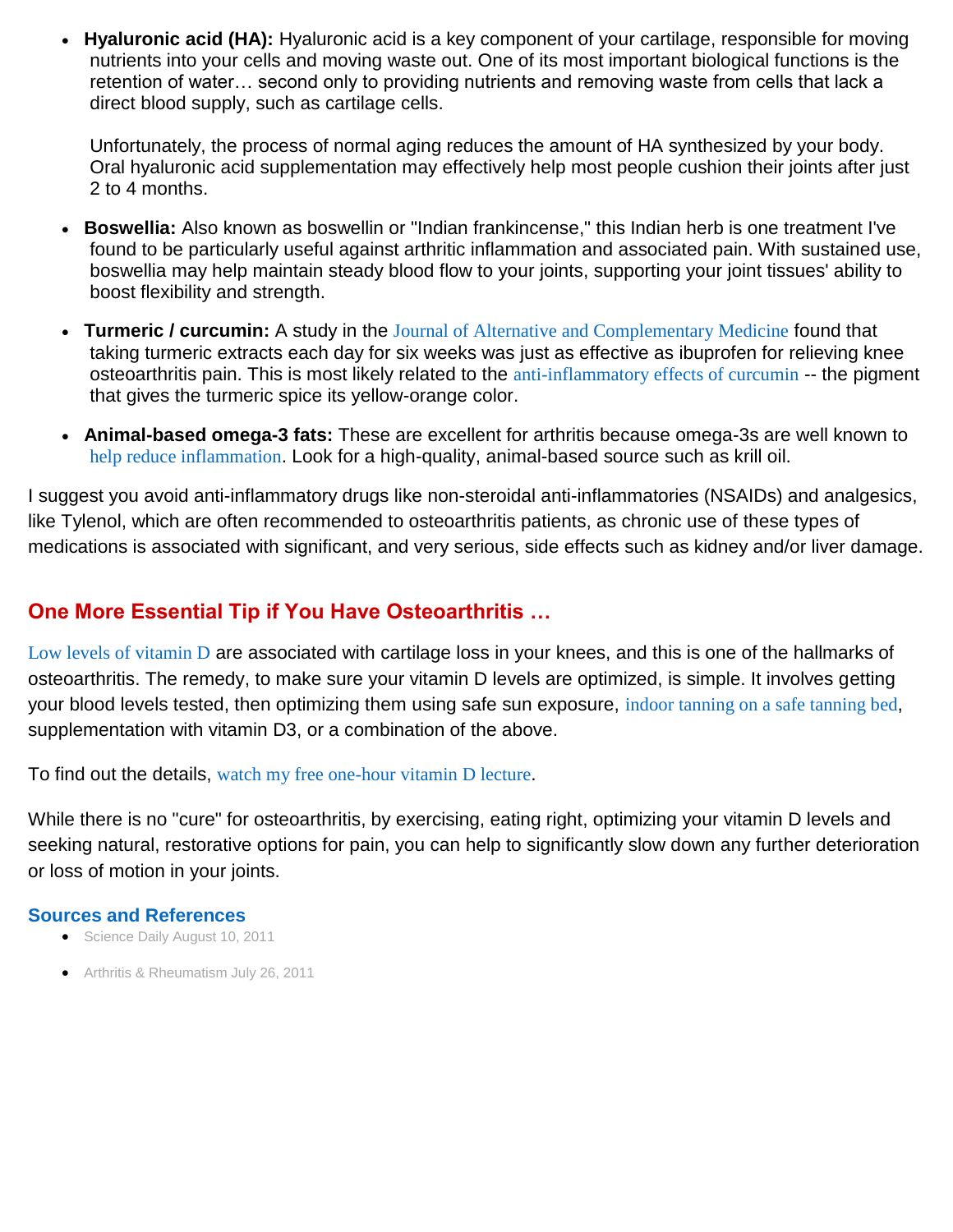# **Exercises to Improve Your Balance Crucial as You Age**

#### **May 17 2011**

Your balance doesn't stay steady throughout your life. Just like your muscles and bones, your steadiness can deteriorate if it is not maintained. However, balance training isn't part of most workouts.

As you get older, the senses involved with balance can start to dull -- vision and your ability to sense touch, temperature, pressure and proprioception (your sense of where your body is and how it moves.) However, your balance can be shored up, even in very old age.

According to the *Los Angeles Times*:

"*A 2007 study ... looked at the effect of a yearlong balance training program on women with osteoporosis. By the end of the study, the women's functional and static balance improved, as did mobility. Falling frequency declined ... Balance training almost always involves targeting core muscles -- the ones surrounding the trunk and the back, such as the abdominals, obliques and latissimus dorsi."*

#### **Dr. Mercola's Comments:**

You were probably not aware that falls are the leading cause of injury death among people aged 65 and older, as well as the most common cause of nonfatal injuries and hospital admissions for trauma, according to [U.S. Centers for Disease Control and Prevention data](http://www.cdc.gov/HomeandRecreationalSafety/Falls/adultfalls.html). Even a fall from ground level, such as slipping off a curb, can lead to [severe injury and death](http://journals.lww.com/jtrauma/Abstract/2010/10000/Ground_Level_Falls_Are_Associated_With_Significant.14.aspx).

Further, falls are incredibly common and related death rates have increased sharply in the last decade. The [CDC notes](http://www.cdc.gov/HomeandRecreationalSafety/Falls/adultfalls.html) that one out of three adults age 65 and over falls each year, and falls accounted for over 2 million nonfatal injuries among older adults in 2009 alone.

Not only are falls responsible for most fractures and traumatic brain injuries among the elderly, but those who fall can also develop an intense fear of falling again, which leads them to limit their activities and in turn increases their risk of falling even more. So while it may seem like exercises to improve balance are optional as you get older, they should really be viewed as a necessity -- like eating and sleeping -- as they can quite literally save your life.

# **Balance Exercises are Incredibly Effective at Preventing Falls**

As you get older your muscle and bone mass decrease and the senses that guide your balance -- vision, touch, proprioception -- may all start to deteriorate, and this can make you unsteady on your feet.

Fortunately, as with your mind and your muscles, losing your balance is not an inevitable part of aging; you can keep your sense of balance strong, and restore what's already been lost, simply by taking the time to do balance exercises on a regular basis.

One recent study found that [eight weeks of balance training reduced slips](http://journals.lww.com/intjrehabilres/Abstract/2010/03000/Effects_of_8_weeks_of_balance_or_weight_training.8.aspx) and improved the likelihood of recovery from slips among the elderly. Separate research, which noted that "altered balance is the greatest collaborator towards falls in the elderly," found balance training is effective in [improving functional and static](http://www.ncbi.nlm.nih.gov/pmc/articles/PMC1820755/)  [balance](http://www.ncbi.nlm.nih.gov/pmc/articles/PMC1820755/), mobility and falling frequency in elderly women with osteoporosis.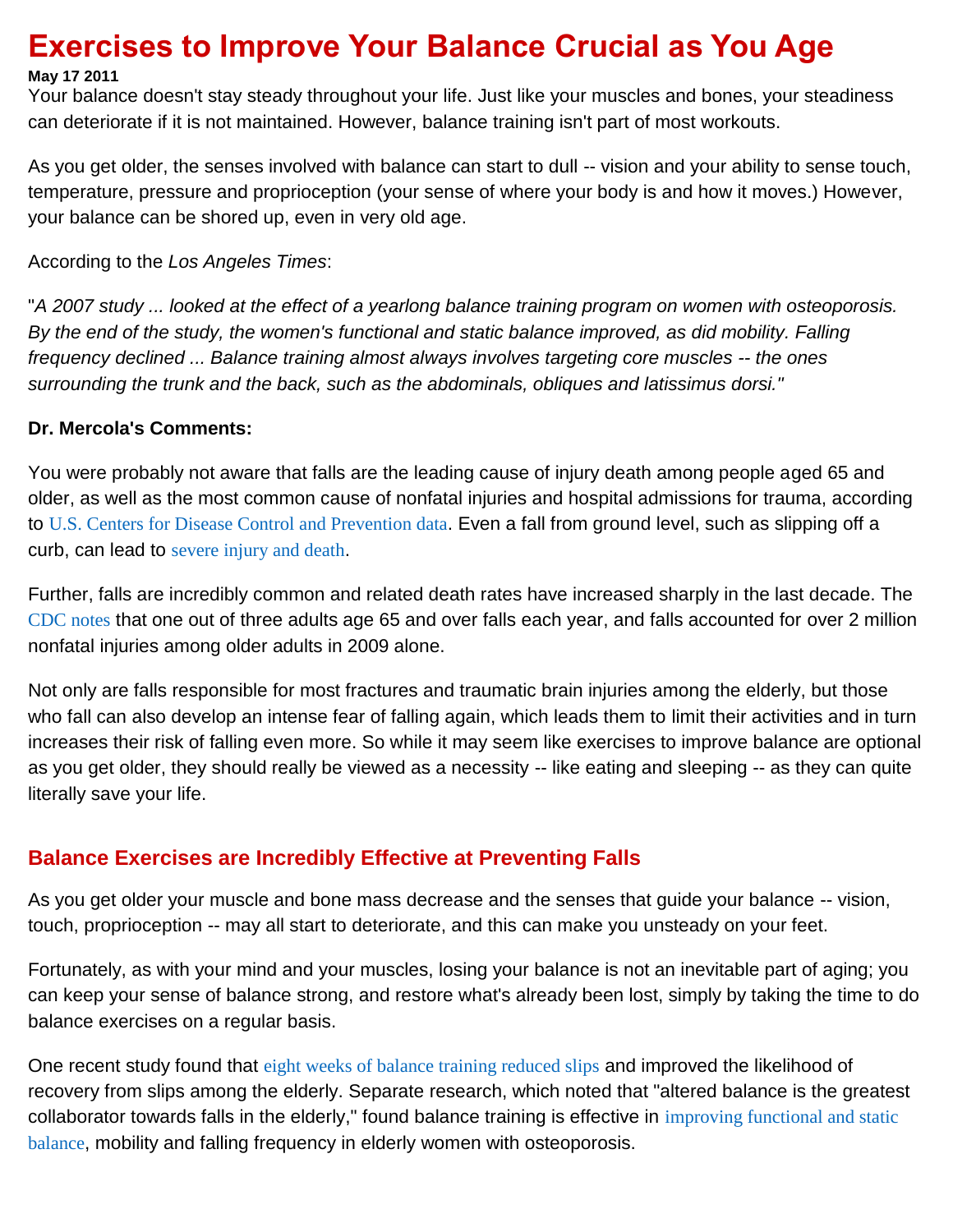The [ability to balance on one leg](http://www.ncbi.nlm.nih.gov/pubmed/9180669) is also an important predictor of injury-causing falls, so if you know that you'd be shaky if you tried to stand on one foot, you're at an increased risk of being hurt in a fall. Remember, though, that you don't want to wait until you're wobbly to start balance training. Ideally, by doing balance exercises throughout your life you'll *avoid* ever losing your sense of balance in the first place.

## **What Types of Exercise Improve Balance?**

There are a plethora of balance-training exercises available and you can include a variety of them in your workouts. This includes:

- Bosu Balance Trainers (half-sphere balls with a flat surface on top)
- [Power Plate](http://fitness.mercola.com/sites/fitness/archive/2011/03/08/power-plate-the-ultimate-whole-body-workout.aspx)
- Stability balls
- Pilates and yoga
- [Tai Chi](http://fitness.mercola.com/sites/fitness/archive/2011/02/26/for-health-benefits-try-tai-chi.aspx)

Generally speaking, any exercise that works your core muscles will improve your balance, as these muscles, located in your back, abdomen and pelvis, are crucial to helping you maintain balance and stability.

Paul Chek, HHP, NMT also recommends performing movements that closely approximate your everyday activities and those movements that commonly result in falls. [In this past article](http://articles.mercola.com/sites/articles/archive/2005/04/09/balance-training.aspx), he demonstrates several such exercises, including the touch-toe drill, bench squat and supine lateral ball roll.

# **An Exciting Balance Breakthrough: The Power Plate**

I have some personal experience with people over 65 falling and injuring themselves. My mother has fallen twice now and fractured her pelvis, broke her shoulder and wrist in the last few years. So at the ripe age of 74 I finally convinced her to start an exercise program of weight training and the Power Plate. I am pleased to report that her subjective improvement in her sense of balance has shot through the roof.

That is largely because one of the most exciting balance-training options on the fitness front is [the Power](http://fitness.mercola.com/sites/fitness/archive/2011/02/16/power-plate-the-most-exciting-fitness-breakthrough-in-decades.aspx)  [Plate](http://fitness.mercola.com/sites/fitness/archive/2011/02/16/power-plate-the-most-exciting-fitness-breakthrough-in-decades.aspx), a whole body workout exercise machine that engages 95 percent of your muscle fibers.

This multi-directional vibration machine has a number of benefits for your health, beyond the cardiovascular and metabolic aspects commonly associated with exercise. For example, the vibrational action of the Power Plate [can help improve the following](http://articles.mercola.com/sites/articles/archive/2010/11/09/new-simple-way-to-improve-your-bone-health.aspx):

| Strength    | Proprioception | <b>Balance</b>         |  |
|-------------|----------------|------------------------|--|
| Flexibility | Circulation    | Neurological processes |  |